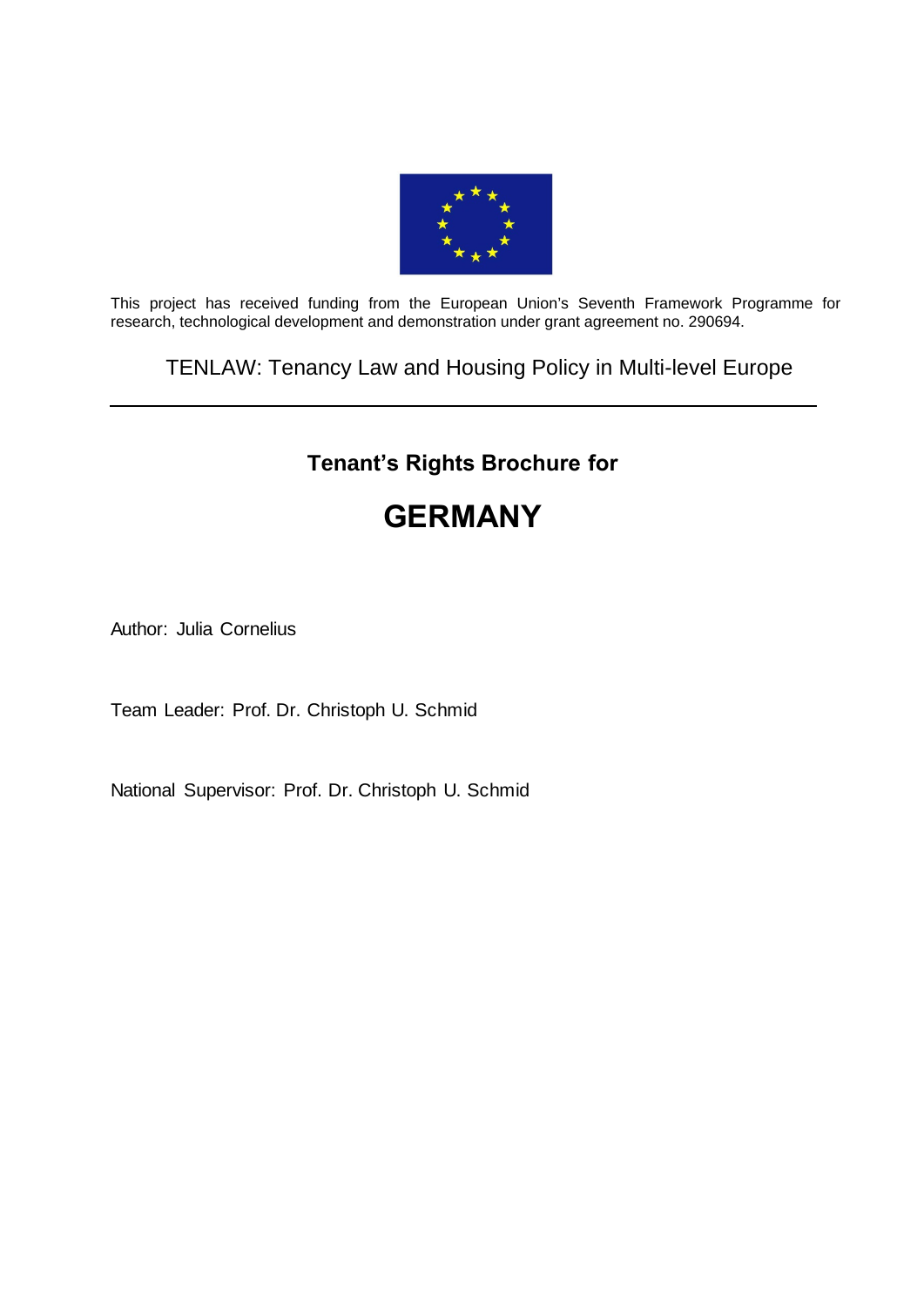# **Tenant's Rights Brochure**

# **GERMANY**

# *Julia Cornelius*

# **Summary of Contents**

# **1. Introductory information**

Give a very brief introduction on the national rental market

# o Current supply and demand situation

The German housing market is characterized by a high share of rental dwellings which are mainly owned by private persons. According to the most recent numbers from the *Zensus 2011*, there are ca. 41.3 million dwellings in Germany. About 52% of them are used for rental purposes (EU-average ca. 29%) and 64% of these rental dwellings are owned by private persons. The share of owner-occupied dwellings amounts to about 42% of the whole dwelling stock (EU-average ca. 71%).

Although the total number of the population is expected to decrease (from 80.5 million in 2012 to about 79 million in 2025 and to about 67.5 million in 2060), it is believed that the number of households will still be increasing in the next few years. From 1992 to 2012, the number of households in Germany increased by 14% to 40.66 million, and will account for 41.1 million in 2025. The assumption, that the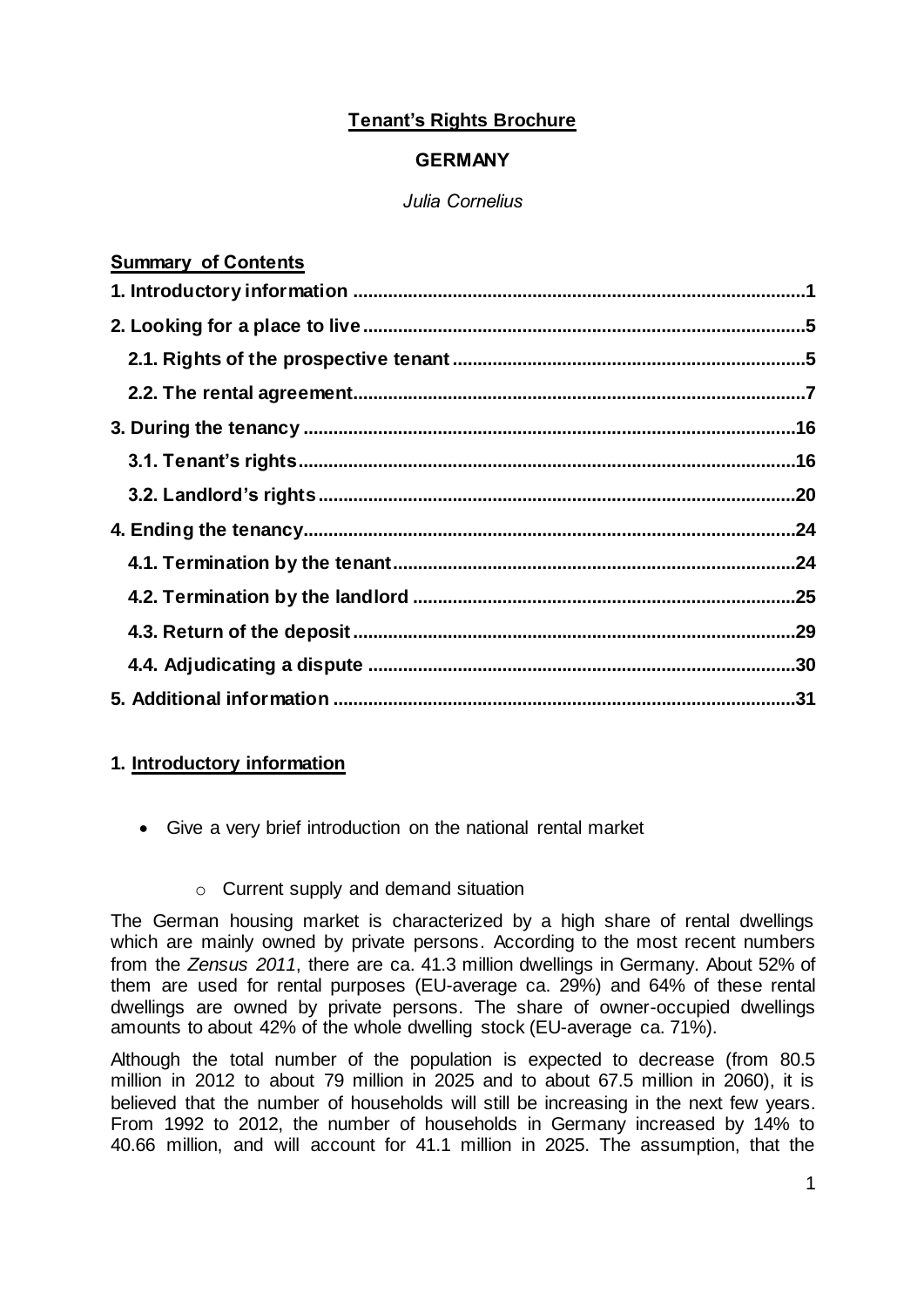number of households will still increase although the population decreases, results basically from the upward tendency to live in one-person households. In 1992, oneperson households constituted 33.7% of the overall household number, and this percentage amounted to 40.5% in 2012. For the future, it is estimated that oneperson households will even account for 42.5% of all households. In order to be able to supply the current as well as the upcoming demand, 183,000 new dwellings will have to be built annually until 2025. In 2012, about 205,000 new dwellings were constructed. According to estimates, there is currently a shortage in Germany of 250,000 dwellings. The cities with the most massive housing shortage are Munich (- 31,000 dwellings), Frankfurt (-17,500 dwellings) and Hamburg (-15,000 dwellings).

With regard to rental dwellings, the average useful floor area amounts to 69.9 square metres, and every tenant has on average a useful floor area of 38.7 square metres, with the result that these dwellings are inhabited by on average 1.8 persons. Concerning the amount paid for rent, the average monthly rent excluding utilities (*Nebenkosten*) is EUR 376.16 or EUR 5.43 per square metre and the average rent including utilities is EUR 522.21 or EUR 7.56 per square metre. The financial burden, which is considered as the proportion of expenses for housing in relation to the household income, amounts to about 22.5% (EU-average ca. 16.9%).

- o Main current problems of the national rental market from the perspective of tenants
- Brokerage fee: in the big cities, dwellings are frequently offered by estate agents who are hired by the landlord, but have to be paid by the tenant
- Rental market in the metropolises: finding an affordable rental dwelling is difficult in the metropolises like Munich, Frankfurt or Hamburg
- Shortage of social dwellings: the demand for social dwellings exceeds its supply considerably; currently, there is a small number of newly constructed dwellings
	- o Significance of different forms of rental tenure
		- Private renting

About 92% of all rental dwellings are rented out on the private rental market, i.e. the landlord is free to determine the amount of rent at the time of concluding the tenancy contract, although this is subject to some limits under criminal law. During the tenancy, however, he is bound to the reference rent customary in the locality (*ortsübliche Vergleichsmiete*) regarding increases in rent.

> "Housing with a public task" (e.g. dwellings offered by housing associations, public bodies etc)

The remaining 8% are assigned to the rental tenures with a public task. This category can be defined as housing that is on the one hand subject to rent control which the owner has to accept in return for subsidization and on the other hand is subject to access restrictions which limits the prospective tenants. Only tenants who cannot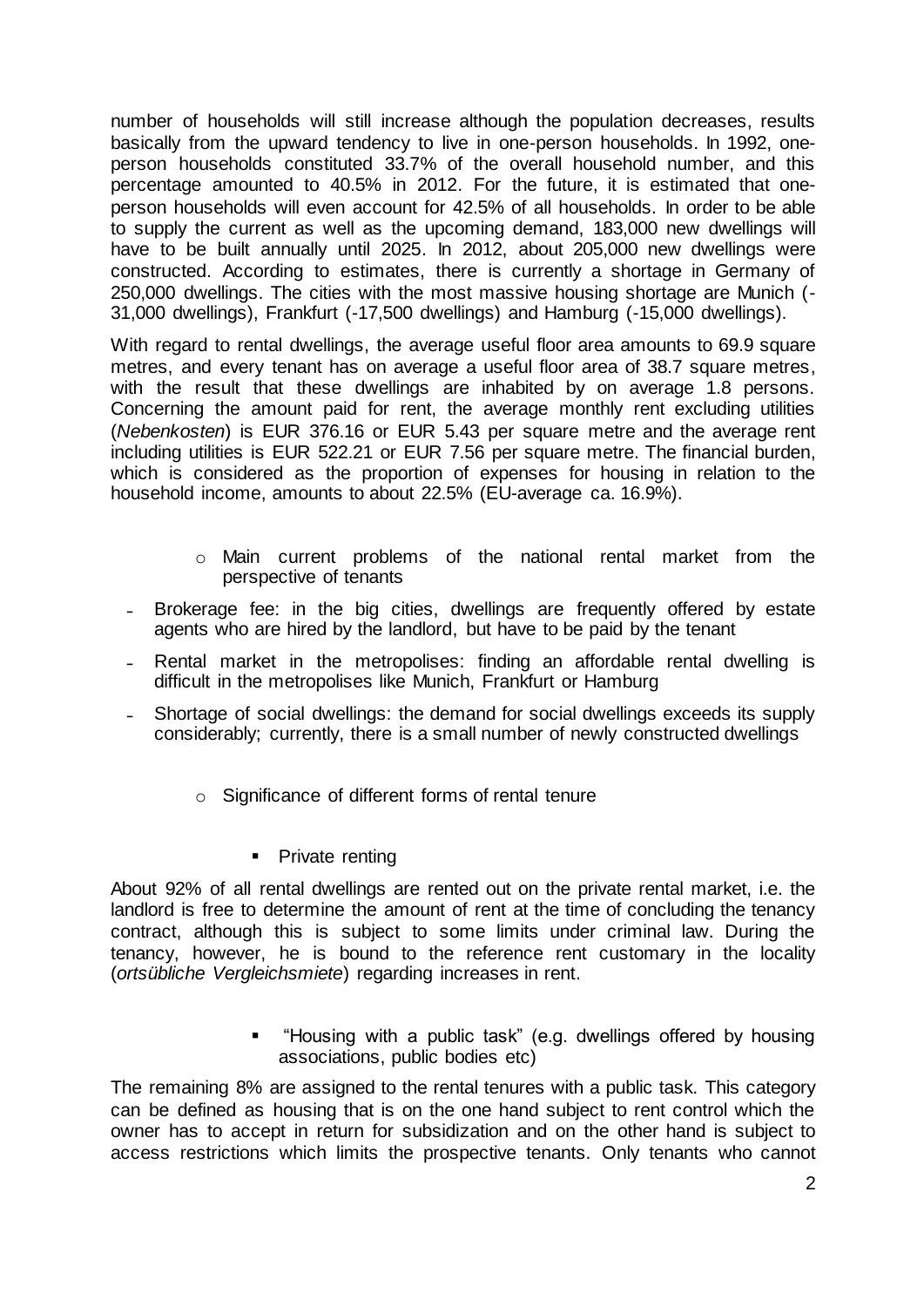secure adequate accommodation for themselves because of their low income or other financial circumstances are entitled to this kind of rental housing. However, the commitments of the landlord are limited in time, and after a time limit expires, the rents can be raised to market level and the housing unit can become part of the private rental sector. The subsidization is not restricted to special types of owners so that all kinds of owners can become landlords of housing with a public task.

> o Some general recommendations to foreigners on how to find a rental home (including any specificities with respect to the position of foreigners on the national rental market)

In general, it is advisable for a foreigner who does not speak German very well ask a native speaker to come along to the viewing of a dwelling in order to avoid possible communication problems or misunderstandings. In particular, guest students should contact the international office or the student services of the university they will visit. Foreigners who come to Germany for work may ask their employer or colleagues how to find an apartment or whether the company even offers special dwellings for their workers (*Werkswohnung*).

- o Main problems and "traps" in tenancy law from the perspective of tenants
- Amount of rent reduction: there are reference points based on comparable court cases, but it depends on the individual case; therefore, no legal certainty regarding the amount of rent the tenant may reduce because of a material or legal defect of the dwelling
- ˗ Clauses on cosmetic repairs: the wide case law regarding the effectiveness of clauses on cosmetic repairs creates legal uncertainty (over three quarters of all terms concerning cosmetic repairs are void)
- Operating costs: every second invoice of advance payments for operating costs apportioned to tenants is incorrect
- ˗ Parabolic antenna: the right of the tenant to install a parabolic antenna is still controversial
- Use of standard contracts by the landlord or estate agent: the provisions of the contract are often not geared to the particular tenancy; furthermore, the provisions are frequently formulated to the advantage of the landlord; therefore, the tenant needs legal knowledge or legal advice in order to know whether the contractual provisions are effective or not

| German                     | <b>Translation into English</b>                    |
|----------------------------|----------------------------------------------------|
| außerordentliche Kündigung | termination without notice for a compelling reason |

"*Important legal terms related to tenancy law*"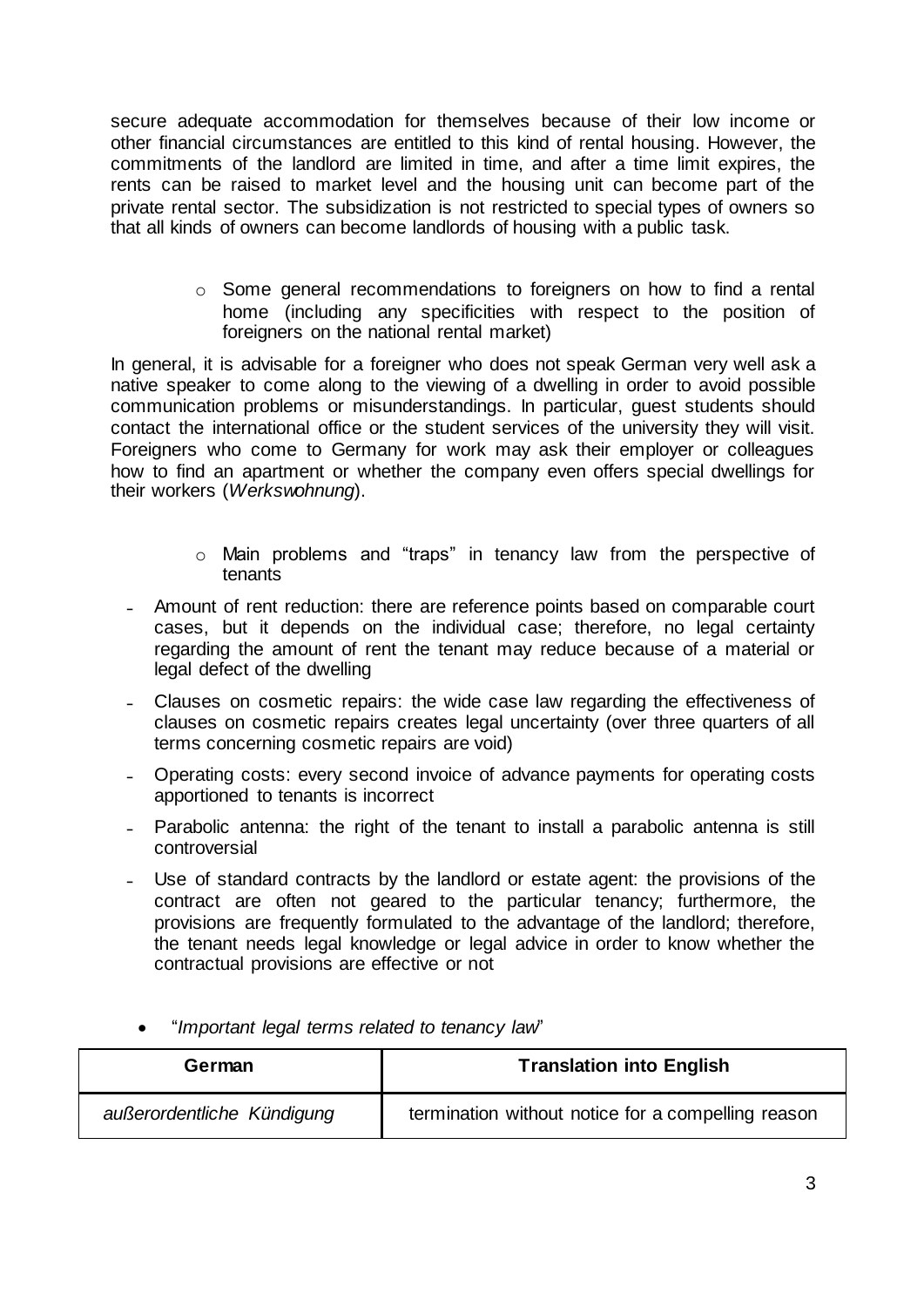| Betriebskosten              | operating costs                                               |
|-----------------------------|---------------------------------------------------------------|
| Bruttomiete/Warmmiete       | gross rent (including utilities)                              |
| Eintrittsrecht              | right of succession                                           |
| Indexmiete                  | indexed rent                                                  |
| Kauf bricht nicht Miete     | purchase is subject to existing leases                        |
| Kaution                     | security deposit                                              |
| Kleinreparatur              | minor maintenance work                                        |
| Kostenmiete                 | rent that is required to cover the current expenses           |
| Maklergebühr                | brokerage fee                                                 |
| Mieterhöhung                | rent increase                                                 |
| Mietspiegel                 | list of representative rents                                  |
| Nebenkosten                 | utilities                                                     |
| Nettomiete/Kaltmiete        | net rent (excluding utilities)                                |
| ordentliche Kündigung       | termination of an open-ended tenancy                          |
| ortsübliche Vergleichsmiete | reference rent customary in the locality                      |
| Schönheitsreparatur         | cosmetic repair                                               |
| Staffelmiete                | stepped rent                                                  |
| Untermiete                  | sublease/subletting                                           |
| Vermieterpfandrecht         | landlord's right of lien                                      |
| vertragsgemäßer Gebrauch    | use in conformity with the contract                           |
| Wohnberechtigungsschein     | qualification certificate for social or subsidized<br>housing |
| Zeitmietvertrag             | fixed-term tenancy                                            |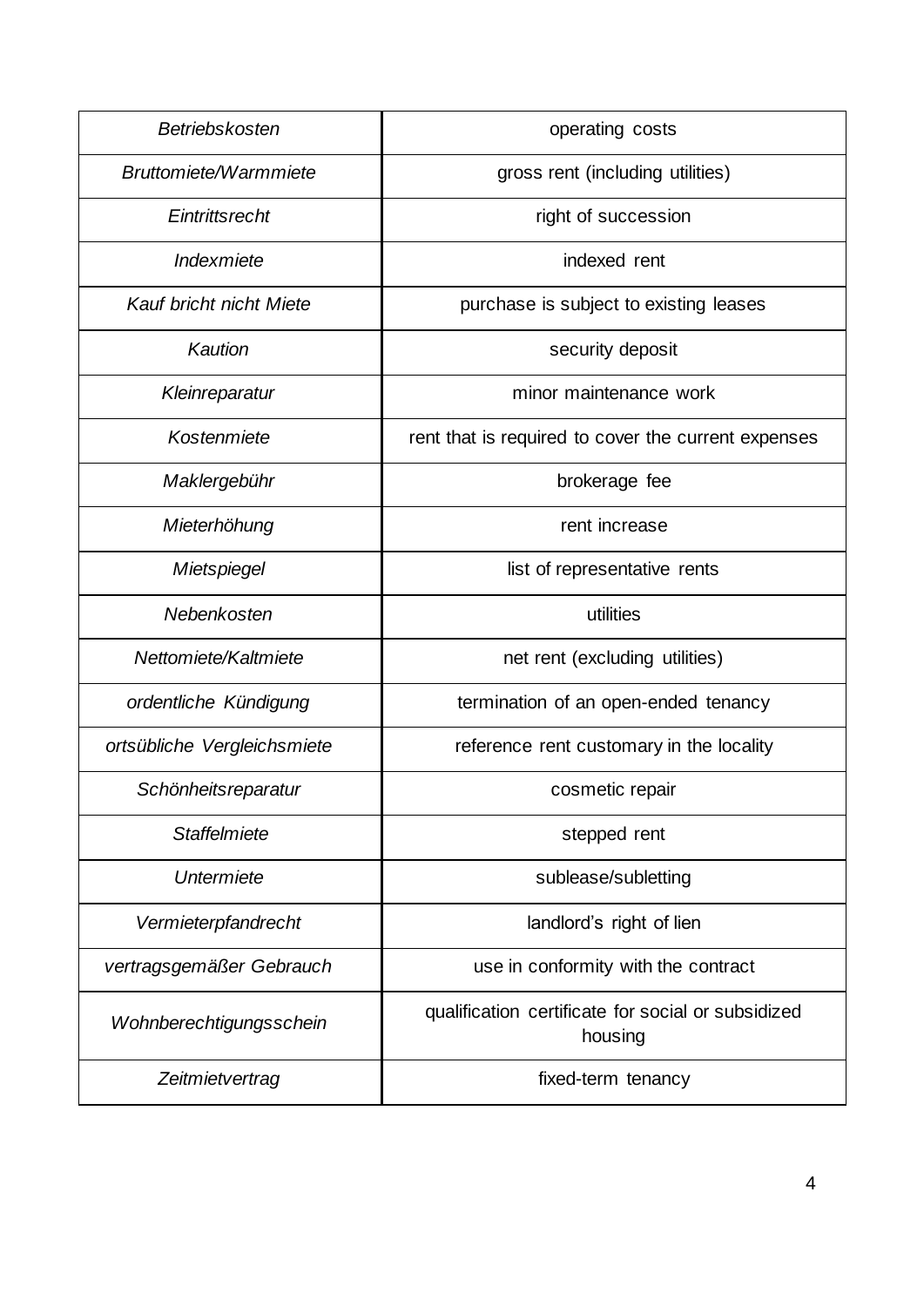(An official English translation of the current German Civil Code (tenancy law: sections 535-580a) is available under [http://www.gesetze-im](http://www.gesetze-im-internet.de/englisch_bgb/)[internet.de/englisch\\_bgb/\).](http://www.gesetze-im-internet.de/englisch_bgb/)

# **2. Looking for a place to live**

# **2.1. Rights of the prospective tenant**

 What bases for discrimination in the selection of tenants are allowed/prohibited? What about, for example, status as a foreigner, student, unmarried partner, or person with a short-term work contract?

According to the broad non-discrimination rule enshrined in the General Act of Equal Treatment, discrimination on the grounds of race or ethnic origin, gender, religion or belief, disability, age or sexual orientation is prohibited. This rule must be considered by landlords in every phase of the tenancy. However, different treatment in the rental housing sector is exceptionally allowed in order to create or achieve a stable structure of citizens, a balanced settlement structure, and balanced economic, social and cultural circumstances.

 What kinds of questions by the landlord are allowed (e.g. on sexual orientation, intention to have children etc)? If a prohibited question is asked, does the tenant have the right to lie?

Information concerning the personal status or the solvency of the potential tenant can be gathered lawfully if they are essential for the tenancy, meaning that the landlord must prove a legitimate interest. Legitimate questions are for example the identity of the potential tenant, his civil status and the number of children. Questions about the solvency are justified as well, if they concern the profession and income of the potential tenant. In that case, the tenant is obligated to provide information truthfully. Otherwise the landlord has a right to dispute the contract or to avoid his declaration of will.

If the question is however illegitimate, especially because of infringing personal rights, the tenant has a "right to lie". In that case, the landlord cannot rescind the contract. This applies to detailed questions about civil status, sexual orientation, the intention to have children or the state of health of the potential tenant's health.

• Is a "reservation fee" usual and legal (i.e. money charged by the landlord to allow the prospective tenant to participate in the selection process)?

Landlords are not allowed to demand a fee for the negotiation of a tenancy contract over their own residential space, and even estate agents are prohibited from demanding such a fee from a prospective tenant before a contract has been entered into. Only after the conclusion of a tenancy agreement as a result of his negotiation, they may claim a brokerage fee.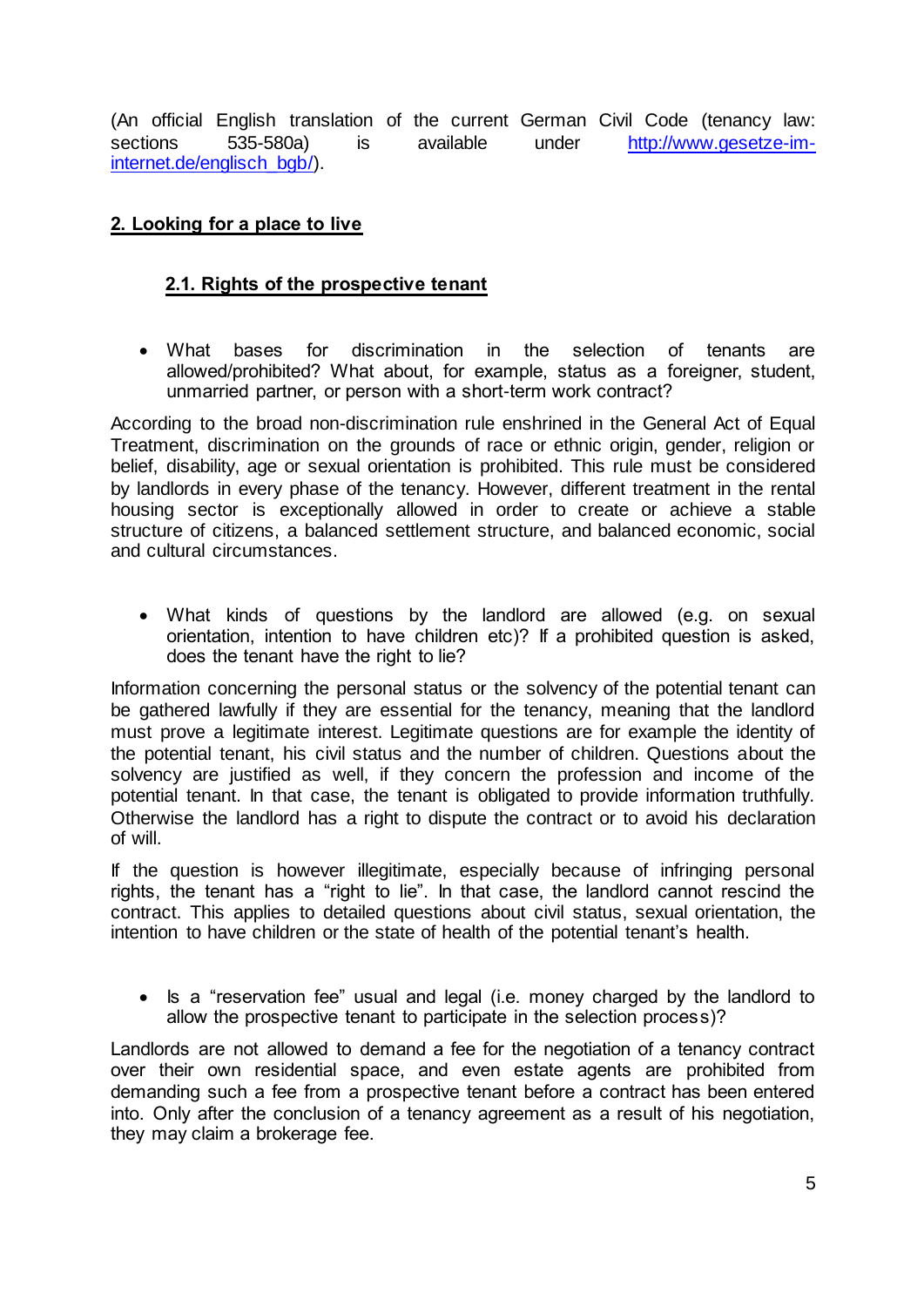What kinds of checks on the personal and financial status of the tenant are usual and legal (e.g. the landlord requiring an independent credit report)?

The following checks on the personal and financial status of the potential tenant are usual:

- interviews either with the potential tenant (especially about his solvency), his last landlord or his employer; the last landlord is not obligated to issue his previous tenant a certificate that there are no rent arrears (*Mietschuldenfreiheitsbescheinigung*), but the tenant may demand receipts for received rent payments,
- demanding submission of a salary statement from the prospective tenant,
- common solvency check of the General Credit Protection Agency (*Schutzgemeinschaft für allgemeine Kreditsicherung*, SCHUFA) with the tenant's consent or a self-disclosure of the tenant,
- inspection of lists of debtors maintained by the local courts or other credit agencies,
- requiring a bank reference is permissible only in the case of commercial tenants.

Data checks on the prospective tenant, particularly those concerning financial status can in any case be gathered lawfully with the consent of the tenant. The consent is necessary because of the fundamental right to informational self-determination and the right to data protection. Tenants are not obligated to give their consent to a solvency check, but it is often demanded and therefore "helpful" for the landlord in the tenant selection process.

 What is the role of estate agents in assisting the tenant in the search for housing? Are there other bodies or institutions assisting the tenant in the search for housing?

In order to find a dwelling, the tenant may hire an estate agent who assists him in the search, especially by proposing and executing viewings of dwellings corresponding to the tenants' needs. If a tenancy contract is entered into as the result of the negotiation of the estate agent, the latter may demand at most the amount of two monthly net rents (*Netto-/Kaltmiete*) excluding utilities plus value added tax.

Apart from estate agents, the tenant can be assisted by municipalities provided that he is searching for social housing, as well as by housing cooperatives (*Wohnungsbaugenossenschaft*) if he wants to rent a cooperative dwelling (*Genossenschaftswohnung*). Regarding the accommodation of students and guest students, most universities have special institutions, like the student services or the international office, which provide assistance in searching a dwelling or room especially in student hostels.

If the tenant wants to find a dwelling on his own, he can search for housing advertisements in newspapers or on the bulletin board of the particular city/town (dwellings are usually offered by the landlord himself) or he may search on the common internet portals: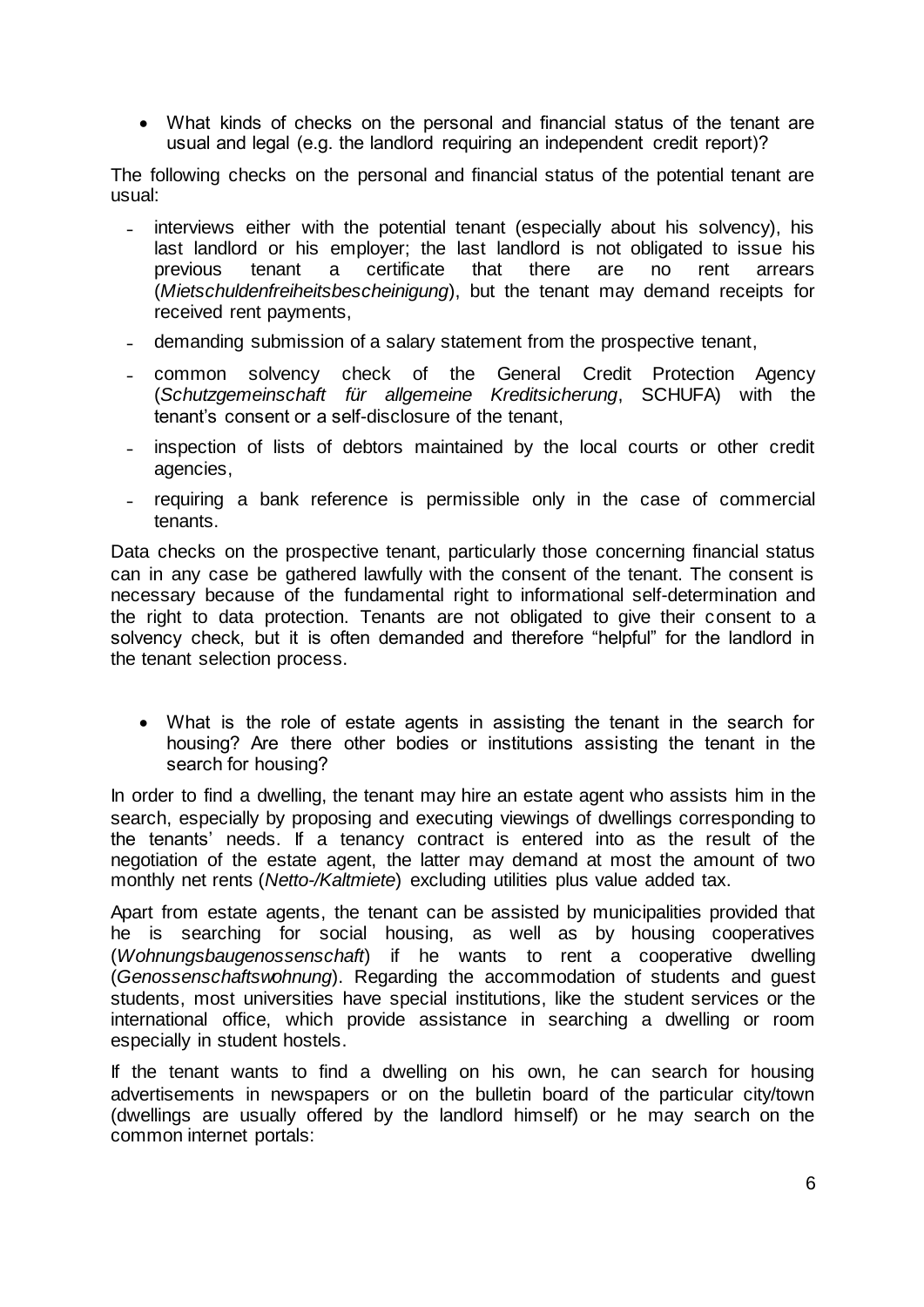- ˗ [www.immobilienscout24.de](http://www.immobilienscout24.de/)
- 

[www.immonet.de](http://www.immonet.de/)  $\downarrow$  dwellings are often offered by estate agents

- [www.immowelt.de](http://www.immowelt.de/)
- [www.wg-gesucht.de](http://www.wg-gesucht.de/) (for flat-shares)
- Are there any accessible "blacklists" (or equivalent mechanisms) of bad landlords/tenants? Is there a system for rating and labelling preferred landlords/tenants?

There are blacklists of "bad tenants" in Germany. These lists or databases are compiled by different companies (e.g. Deutsche Mieter Datenbank KG (DEMDA) [www.demda.de;](http://www.demda.de/) SAF Forderungsmanagement GmbH [http://www.immobilienscout24.de/de/anbieten/](http://www.immobilienscout24.de/de/anbieten/%20serviceleistungen/bonitaetspruefung.jsp) 

[serviceleistungen/bonitaetspruefung.jsp;](http://www.immobilienscout24.de/de/anbieten/%20serviceleistungen/bonitaetspruefung.jsp) Supercheck GmbH [www.privatevermieter.de;](http://www.privatevermieter.de/) Vermieterschutzkartei Deutschland-GmbH & Co. KG (VSK) [http://www.vermieterschutzkartei.de/;](http://www.vermieterschutzkartei.de/) Zentralverband der Deutschen Haus-, Wohnungs- und Grundeigentümer e.V. - Haus & Grund Deutschland [http://www.hausundgrund.de/mietersolvenzcheck.html\)](http://www.hausundgrund.de/mietersolvenzcheck.html) which are subject to restrictions based on data protection rights. The companies obtain data from the local courts and their lists of debtors as well as from credit institutions, energy utilities, debt collection agencies and landlords. Landlords who want to request information about a tenant must register and pay a fixed rate for each disclosure. Even tenants themselves have the possibility to get a self-disclosure from these companies or the SCHUFA.

For landlords, there are no real "blacklists", but there are similar mechanisms. The tenant may for example obtain information about the landlord from the local tenant association. Apart from that, a website exists on which tenants can rate landlords as well as neighbourhoods [\(http://www.wowirwohnen.de/leitbild/\).](http://www.wowirwohnen.de/leitbild/) The landlord is not in fact named on the website, but the exact address of the dwelling is indicated. If the landlord is represented by an estate agent, tenants should further find out whether or not the estate agent is a member of the German Real Estate Association (*Immobilienverband Deutschland*, IVD), since a membership of the IVD confirms the agent as a professional and qualified service provider.

# **2.2. The rental agreement**

 What are the requirements for a valid conclusion of a rental contract (is written form necessary; is registration necessary and if yes, what kinds of fees apply lawfully)?

The tenancy agreement does not have to be in writing to be valid. However, if the tenancy shall be temporary for a period longer than one year, the contract has to be laid down in written form. The same applies in case of a tenancy unlimited in time, but under exclusion of the right to terminate the tenancy ordinarily for a period of more than one year. Otherwise, the tenancy is deemed to be concluded for an indefinite period of time. Apart from that, the contract is still effective, but it is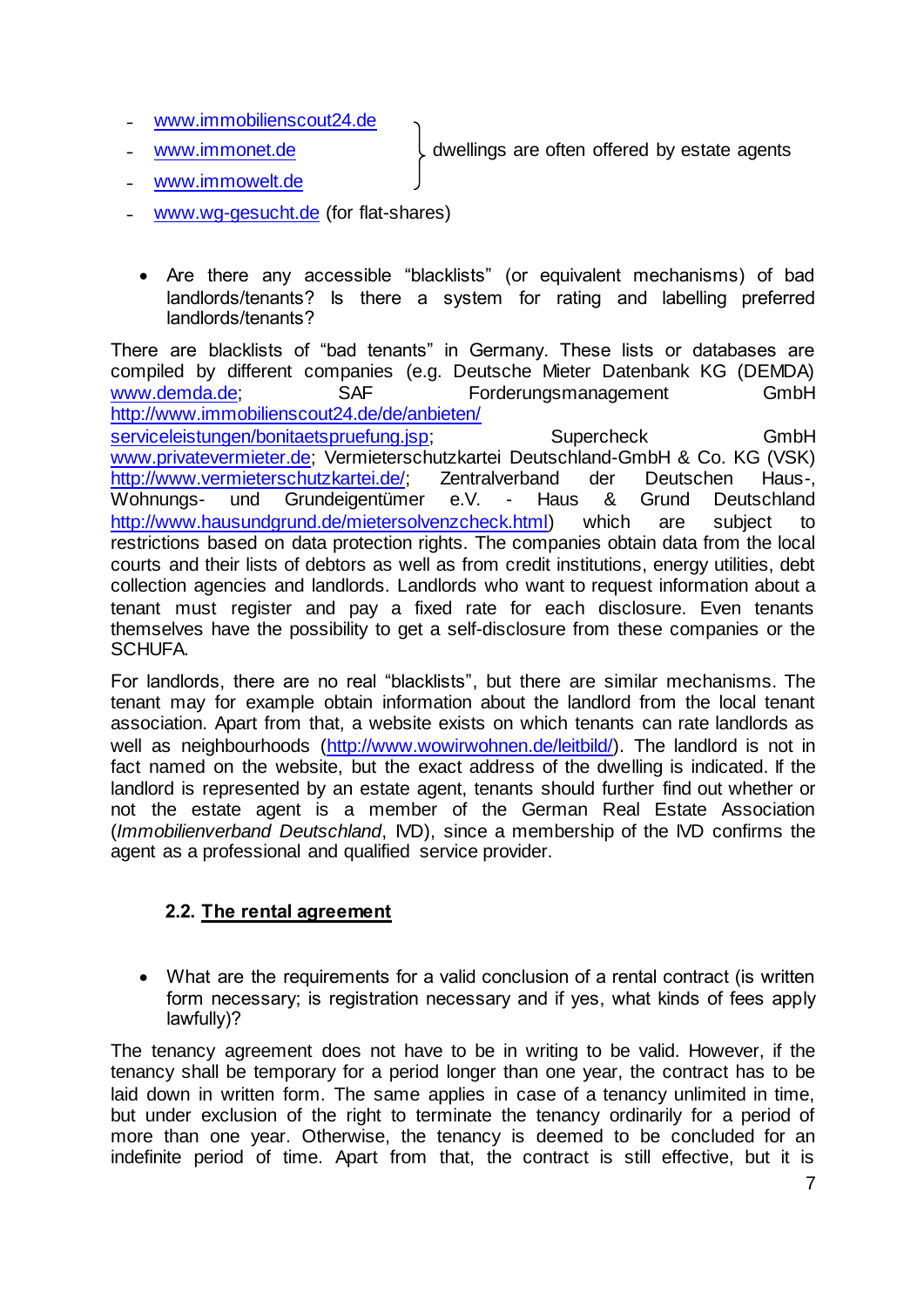advisable to always conclude a tenancy in writing to avoid problems of proof. In order to satisfy the requirement of written form, the essential conditions of the contract must follow from the tenancy agreement, in particular the rent amount, the parties, the period and the rental property.

Ordinary tenancy contracts do not have to be registered at the *Land* register. There is no fee in terms of a public charge for the conclusion of a tenancy contract in Germany, but the landlord is not prohibited from agreeing to charge the tenant a fee for the conclusion of the tenancy contract (*Vertragsausfertigungsgebühr*). The limit of this contract fee constitutes the coverage of costs, since the landlord may not demand commission for his own dwelling. Unreasonable, excessive fees illegally violate principles of good morals and can therefore be reclaimed from the landlord. Courts have held that a fee of about EUR 50 is cost-covering and therefore reasonable. An agreement on a fee for the conclusion of the contract within the frame of standard business terms is however always ineffective.

- What is the mandatory content of a contract?
	- o Which data and information must be contained in a contract?

A tenancy contract must at least include and describe the parties, the rental object, the contract duration (and as the case may be a reason for the limitation on duration), the amount of rent and finally the residential purpose, which is especially necessary in case of a mixed-use-tenancy. Apart from these mandatory minimum requirements, the contract should also provide information on the beginning of the tenancy, the size of the dwelling, the scope of use, provisions on keeping of animals, contracts of supply, the allocation of costs for utilities and the duty to carry out cosmetic repairs as well as to bear the costs for minor damages.

> o Duration: open-ended vs. time limited contracts (if legal, under what conditions?)

Tenancy contracts can be concluded either for a definite or an indefinite period of time. In Germany, tenancy contracts are mainly concluded for an indefinite period of time, since, to the protection of tenants, the landlord must prove one of the following three reasons for the fixed-term tenancy: (1) the landlord wishes to use the premises as a dwelling for himself, members of his family or his household; (2) the landlord wishes to eliminate the premises or change or repair them so substantially that the measures would be significantly more difficult as a result of a continuation of the lease; (3) the landlord wishes to rent the premises to a person obliged to perform services, for example an employee of the landlord. The landlord must notify the tenant in writing of the reason for the fixed-term when the agreement is entered into. Otherwise, the tenancy is deemed to be concluded for an indefinite period of time. The same applies if a reason for the fixed-term tenancy is not met. The tenant may also demand an unlimited extension of the tenancy if the reason ceases during the tenancy period. But if the reason for the fixed-term is met and does not cease to apply, the tenant has no claim to contract extension.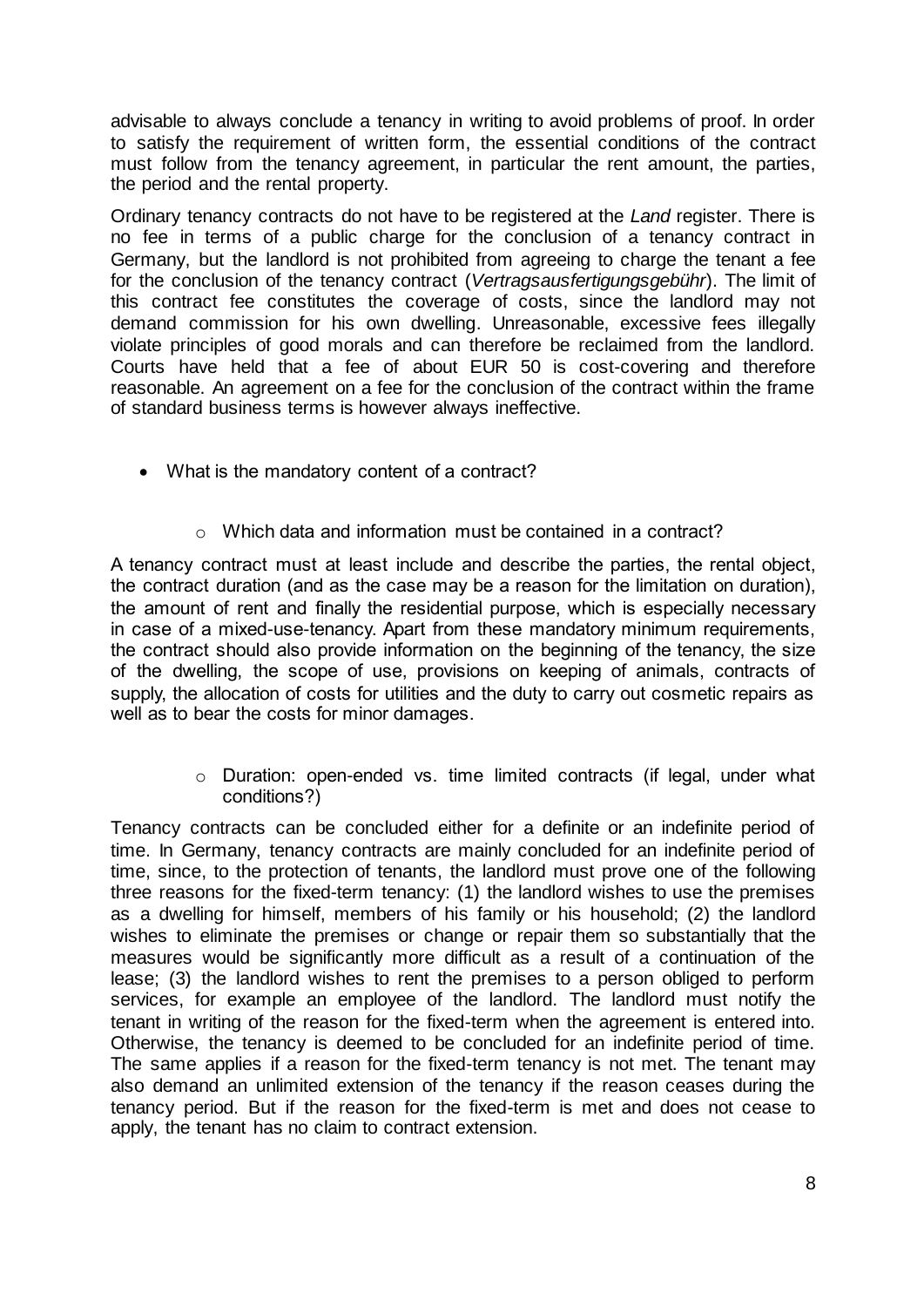Tenancies on holiday homes, dwellings inhabited by the landlord himself or public houses are exempted from this restriction as well as residential space in student or other hostels for young people.

> o Which indications regarding the rent payment must be contained in the contract?

Regarding the rent payment, the contract must first distinguish between the net rent as consideration for the use of the dwelling, the utilities which are included in the gross rent (*Brutto-/Warmmiete*) and those for which the tenant himself has to conclude a contract of supply. Furthermore, the tenant must know when and in which intervals he has to pay the rent. Usually, the tenant has to pay the rent in advance on a monthly basis. If the contract does not provide information on the due date, the rent is, according to tenancy law, to be paid at the beginning – but at the latest on the third working day – of each payment period the parties had agreed. Since Saturday is not a bank business day, this day is not considered as a working day in the context of calculating the payment deadline. Finally, the contract must contain information on how the rent is to be paid. Usually, the parties agree that the tenant has to pay the rent via bank transfer, often in form of a standing order.

- Repairs, furnishings, and other usual content of importance to tenant
	- $\circ$  Is it legal for the landlord to shift the costs for certain kinds of repairs (if yes, which?) to the tenant?

According to German tenancy law, it is up to the landlord to maintain the rented property in a suitable condition as well as to bear all the costs resulting from necessary maintenance works and repairs. Nevertheless, it is lawful and usual to shift the costs for minor maintenance works (*Kleinreparaturen*) and for cosmetic repairs (*Schönheitsreparaturen*) to the tenant.

Cosmetic repairs include renovation works such as paperhanging, painting or whitewashing the walls and ceilings, painting the floors, radiators including tubes, inner doors as well as the windows and insides of exterior doors. Usually, kitchens and bath rooms with showers have to be renovated every three years; toilets, corridors, halls, living and sleeping rooms every five years; and ancillary rooms e.g. storage rooms every seven years. Nevertheless, the scope of the duty to renovate depends primarily on the degree of the real wear and tear. Therefore, a fixed schedule in a tenancy agreement is ineffective. But if the tenancy contract provides a flexible schedule using the words "regularly", "usually" or "in general", the assignment of cosmetic repairs is effective. The same applies to clauses according to which the tenant is obliged to pay the costs for cosmetic repairs proportionately in case of commenced but not expired renovation periods. If the tenant must however pay these costs on the basis of inflexible periods, such a clause would be void. Clauses committing the tenant to pay the costs for cosmetic repairs according to an estimate of a professional painter are ineffective as well. This applies also to clauses according to which the tenant is obliged to carry out cosmetic repairs at his own expense by craftsmen.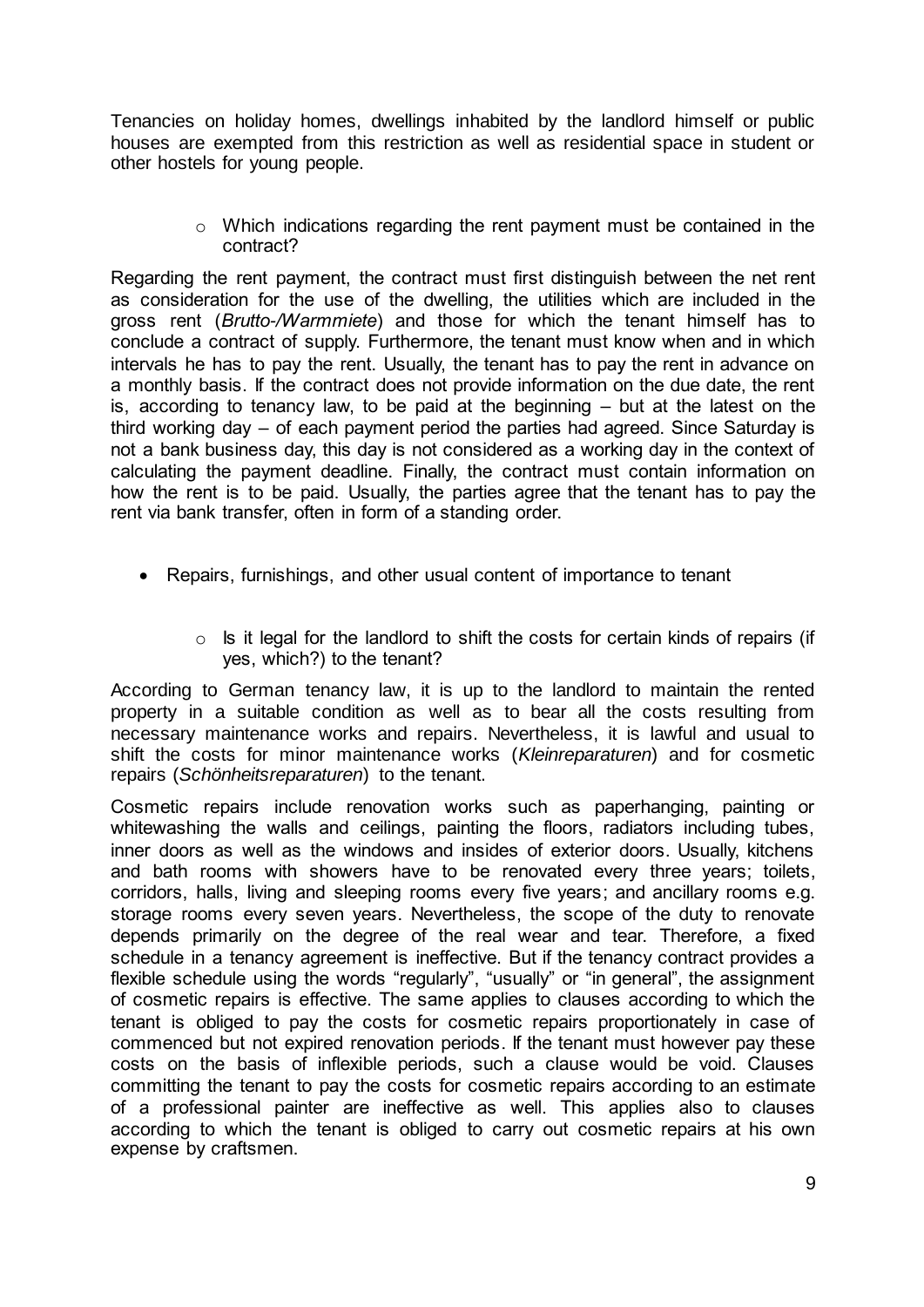Minor maintenance works include however only those parts of the dwelling which the tenant uses directly and often, for example repairing small damage to the installed hardware for electricity, water and gas, to the equipment for cooking and baking as well as to the locks of doors and windows. An assignment to the tenant is effective, if the clause determines a ceiling for every single repair and also for all minor repairs within a vear. The costs the tenant shall bear for a single repair may not exceed an amount of EUR 75 up to EUR 100, while the costs for the whole year may not amount to more than 8% to 10% of the annual rent. Furthermore, the tenant may not be obliged to carry out the maintenance works on his own.

Provided a clause on the assignment of cosmetic repairs or minor maintenance works is ineffective, the contents of the tenancy contract are determined by the statutory provisions with the result that the landlord remains responsible.

> o Is the landlord or the tenant expected to provide furnishings and/or major appliances?

According to the building regulations, a dwelling must have at least one habitable room, one toilet, one bathtub or shower and a kitchen or a kitchenette, i.e. the technical requirements for the installation of a kitchen suffice. Apart from that, it depends on the tenancy agreement whether and which furnishings the landlord has to provide. In the case of a tenancy on a furnished apartment, the landlord usually provides the main furnishings, like kitchen furnishings, a bed or bed couch, a wardrobe and a desk.

> $\circ$  Is the tenant advised to have an inventory made so as to avoid future liability for losses and deteriorations (especially in the case of a furnished dwelling)?

As part of the handover of the dwelling, the landlord usually makes a move-in checklist (and in case of a furnished dwelling also an inventory list) which becomes part of the tenancy contract and documents the actual condition of the dwelling as well as existing damage. Based on these documents, the tenant is liable only for future modifications and deteriorations of the dwelling (and its furnishings) provided they exceed the wear and tear on the leased property from use in conformity with the contract.

o Any other usual contractual clauses of relevance to the tenant

Usual contractual clauses of relevance to the tenant are the following:

- clause on the provision of a security deposit
- ˗ clause on the apportionment of operating costs
- ˗ clause on the assignment of cosmetic repairs or minor maintenance works
- ˗ clauses on the prohibition to keep domestic animals or to smoke inside the dwelling
- ˗ clause on the right of the landlord to inspect the dwelling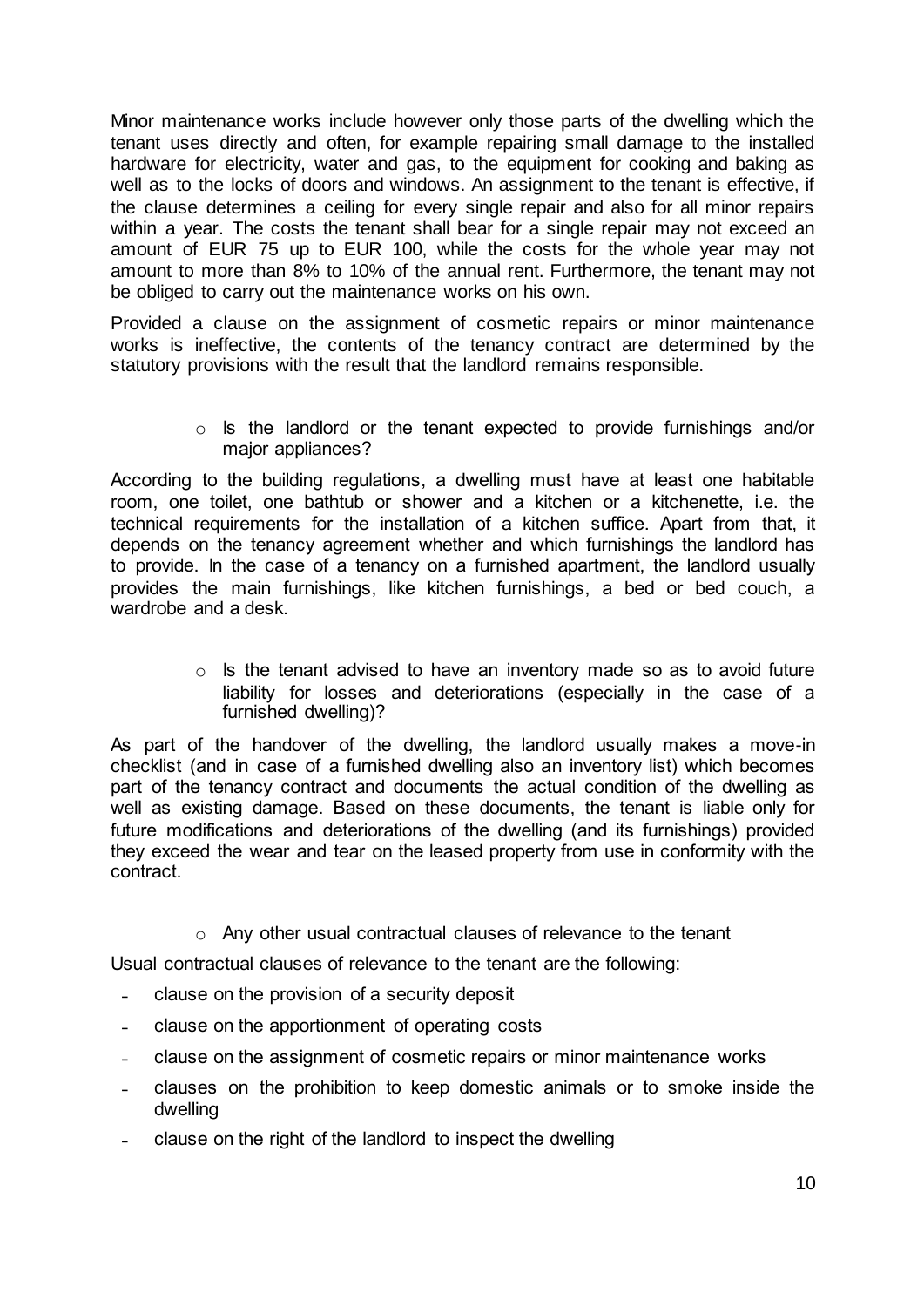- ˗ clause on the exclusion of the tenant's right to give ordinary notice
	- Parties to the contract
		- o Which persons, though not mentioned in the contract, are allowed to move into the apartment together with the tenant (partner, children etc.)?

Spouses, civil partners, parents and children of the tenant are allowed to move into a dwelling together with the tenant. Permission on behalf of the landlord is not necessary, since taking close family members into the dwelling falls within the scope of appropriate use. The same applies to domestic servants and nursing staff. Nevertheless, the tenant has to inform the landlord that he intends to take family members into the dwelling. Cohabitees and other family members like brothers and sisters of the tenant are however subject to approval.

> $\circ$  Is the tenant obligated to occupy the dwelling (i.e. to use as tenant's primary home)?

Based on the tenancy contract, the tenant is entitled, but not obligated, to live in the dwelling. As long as he still takes care of the dwelling, the landlord has therefore no legitimate reason to terminate the tenancy contract based on the tenant's failure to occupy the dwelling.

- o Is a change of parties legal in the following cases?
	- divorce (and equivalents such as separation of non-married and same sex couples);

In case of divorce, a former spouse who acquires the matrimonial home as a consequence of divorce becomes party to the tenancy which was entered into by the other spouse or both. The same applies with regard to civil partners. According to family law, the spouse shall get it that is more dependent on using the matrimonial home than the other spouse, especially taking into account the best interests of the children living in the household and of the circumstances of the spouses. However, the landlord has an extraordinary right to terminate the contract provided that there is a compelling reason in the person of the entering spouse.

> apartments shared among students (in particular: may a student moving out be replaced without permission of the landlord);

If the dwelling is rented as a flat-share, the German courts infer from such a tenancy that the landlord has to accept the change of several members. Consequently, he has to exclude the right to change the members or to include a clause on their succession in the tenancy agreement, in order to avoid possible unfavourable legal consequences regarding the constant exit and entry of tenants.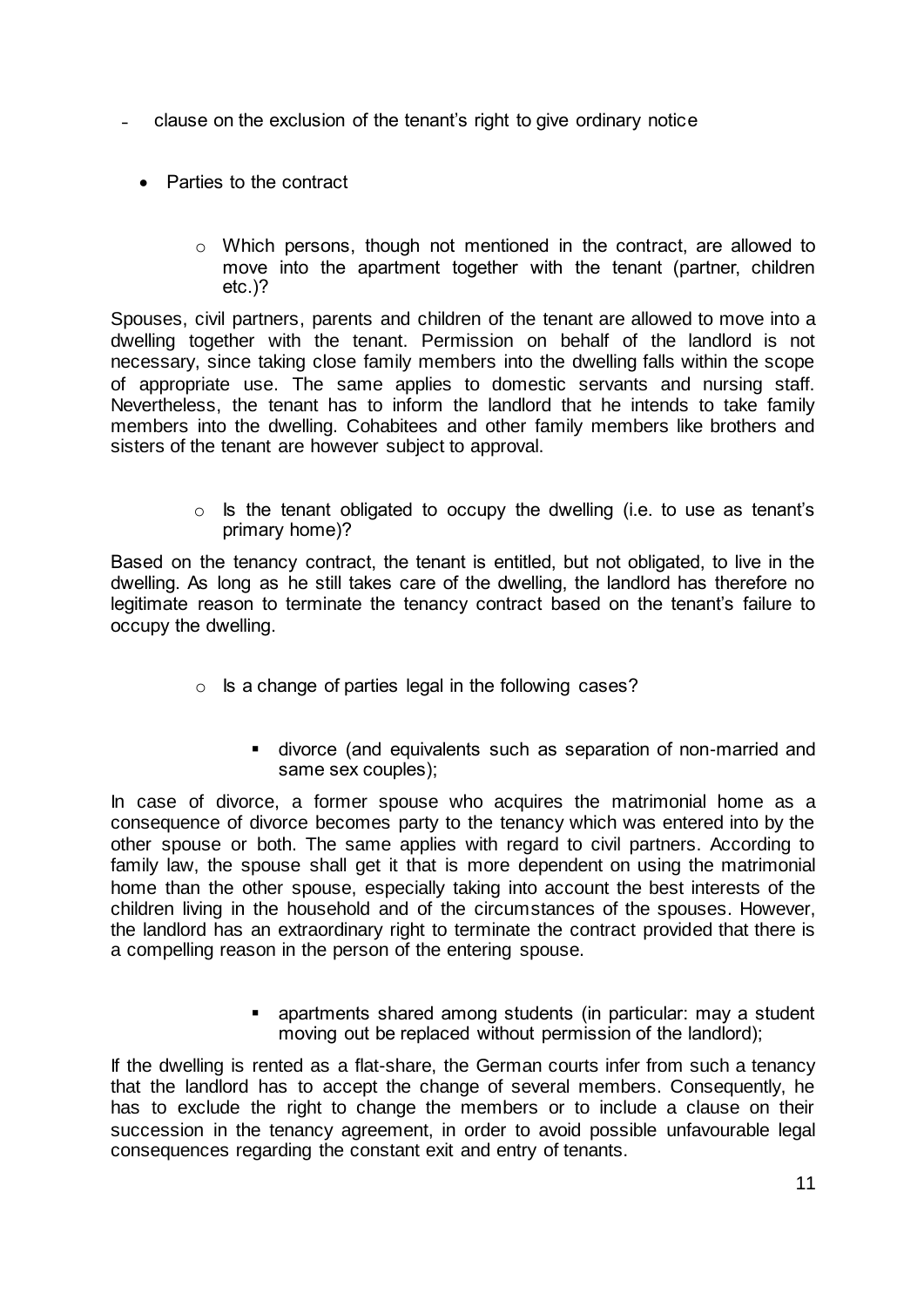#### **death of tenant;**

In case of death of the tenant, the tenancy is continued with the surviving tenants provided that the contract has been entered into with more than one tenant. Then, the surviving tenant may terminate the tenancy with the statutory notice period of three months within one month after obtaining knowledge of the death of the tenant. As far as there is no other tenant, specific persons who maintained a joint household together with him at the time of demise, like spouse, civil partner, children or life partner (in this order), have a right of succession. If any of these persons do not object, the landlord is committed to continue the tenancy with this person, provided he is not entitled to an extraordinary right of termination due to a compelling reason in the person of the successor. In case the tenancy is not continued with one of these persons, it has to be continued with the heir, who is as well as the landlord entitled to terminate the lease extraordinarily within one month. The persons with whom the tenancy is continued are liable together with the heir as joint and several debtors for obligations incurred up to the death of the tenant.

In all these cases described, the new tenant enters into the tenancy contract under the same conditions as the former tenant.

**•** bankruptcy of the landlord;

If the landlord is bankrupt and the dwelling is sold through a compulsory auction, the new owner enters into existing tenancies and takes over all the rights and duties of the former landlord. But unlike in the case of a general sale of residential space, the new owner has a special right to terminate existing tenancy contracts within the statutory notice period of three months.

> $\circ$  Subletting: Under what conditions is subletting allowed? How can an abuse of subletting (when the tenant is offered not an ordinary lease contract but only a sublease contract) be counteracted?

Principally, the tenant is not entitled to permit a third party use of the rented property without the consent of the landlord, particularly not to sublet it. This applies in any case to the subletting of the whole dwelling. If the tenant wants however to sublet just a part of the residential space, for example one room, he may demand permission from the landlord provided that he acquires, after entering into the tenancy, a justified interest in permitting a third party to use part of the dwelling. Personal or economic interests of the tenant can cause such a justified interest, as for instance the need of a financial adjustment due to income reduction or unemployment. The mere wish to admit someone else is however not sufficient.

In case of a legitimate interest, the landlord may refuse approval only if (1) there is a compelling reason in the person of the third party; (2) the residential space would be overcrowded or (3) the landlord cannot for other reasons reasonably be expected to permit third-party use. A compelling reason is assumed if the landlord fears serious disturbance of the domestic peace based on concrete indications or if he has a personal animosity with the subtenant. But the decision whether or not to permit the sublet may especially not be based on the solvency of the subtenant, since it causes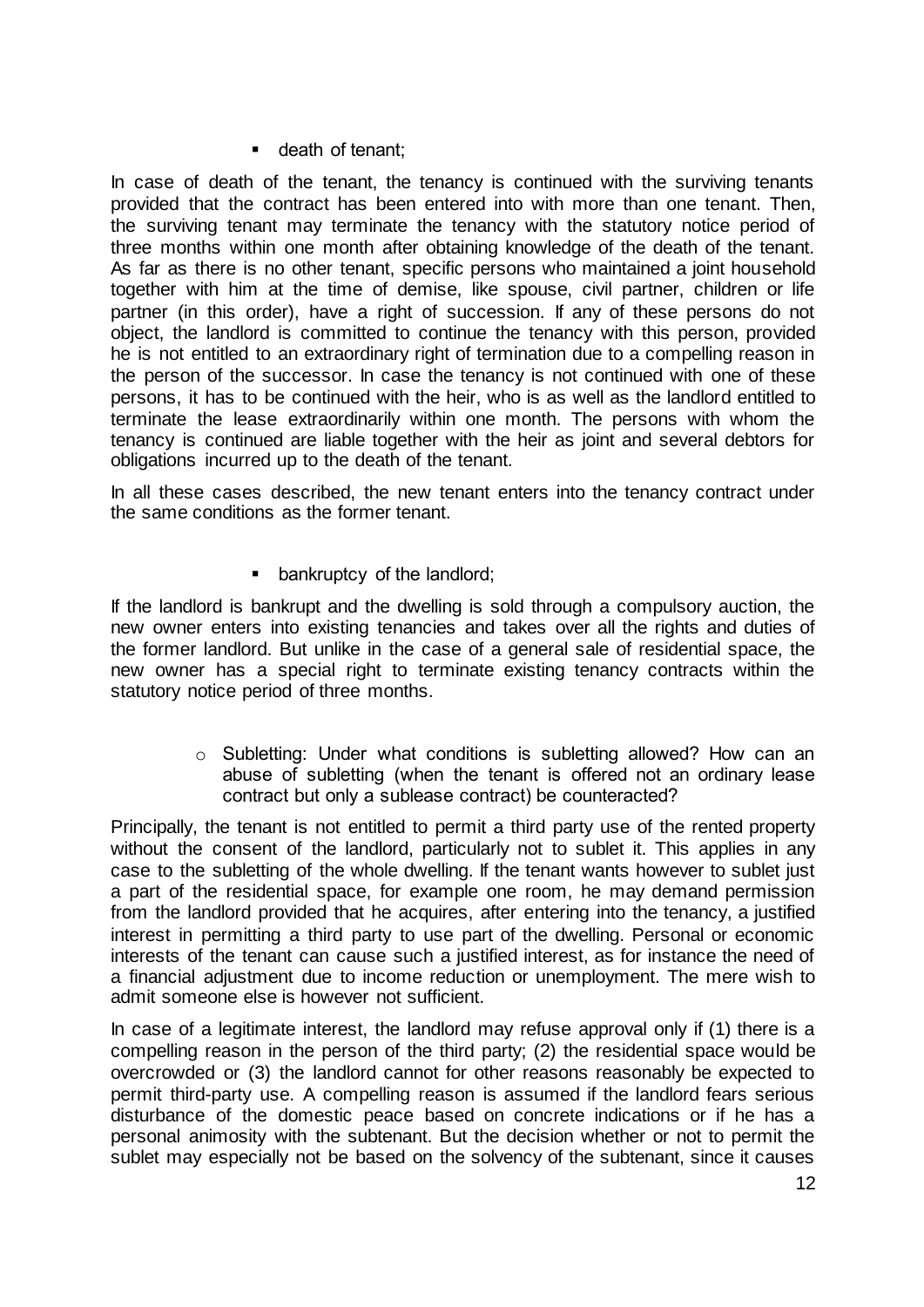a tenancy just between the subtenant and the main tenant and not with the landlord. Further, the determination of when a dwelling is regarded as overcrowded depends on the circumstances of the individual case. In general, each person needs at least nine square metres and children less than six years of age should have at least six square metres. Provided the landlord can only be expected to permit third-party use with a reasonable increase in rent, especially with regard to utilities, he may then make permission dependent on the tenant agreeing to such a rent increase.

If the third party moves in without the permission of the landlord, the sublease contract is nevertheless effective and the landlord has no claim to the rent which the main tenant charged the subtenant, because the subletting does not affect the landlord's legal position. However, he is entitled to terminate the main tenancy without notice after an unheeded warning notice, but giving notice is unjustified when the landlord has to accept the subtenant.

Since a sublease contract does not cause a contractual relationship between the landlord and the subtenant and is in its existence dependent on the main tenancy, the subtenant does not enjoy legal protection in relation to the landlord. But the latter has to observe the provisions on the protection of tenants nevertheless in relation to the main tenant. Therefore, landlords usually do not offer a sublease contract instead of an ordinary one. If the landlord offers a tenant only a sublease contract although there is no main tenant, the contract is anyhow regarded as an ordinary tenancy contract and consequently subject to the tenant protection rules, because the actual purpose of the contract is crucial and not its title.

> $\circ$  Does the contract bind the new owner in the case of sale of the premises?

If the dwelling is disposed of by the landlord, the acquirer of the residential space enters into existing tenancies and takes over all the rights and duties of a landlord that the seller used to have. Provided the acquirer does not perform his duties, the landlord is liable for damages in the same way as a surety. Therefore, the sale of the dwelling does not change the position of the tenant.

Special protection exists with respect to tenants in the case residential space has been recently converted into condominiums (*Eigentumswohnung*). If apartment ownership has been established after the tenant was permitted to use it and the dwelling is sold to a third party, then the acquirer may invoke a legitimate interest (personal needs or prevention of making appropriate commercial use) only after the end of three years after the disposal. This security of tenure is only applicable to the disposal of apartment ownership that has been established after the handover of the dwelling. Therefore, tenants who have already rented a condominium instead of a rental apartment do not enjoy this special protection.

- Costs and Utility Charges
	- o What is the relevant legal regulation of utilities (i.e. the supply of water, heating and electricity)? Must the landlord or the tenant conclude the contracts for provision of utilities?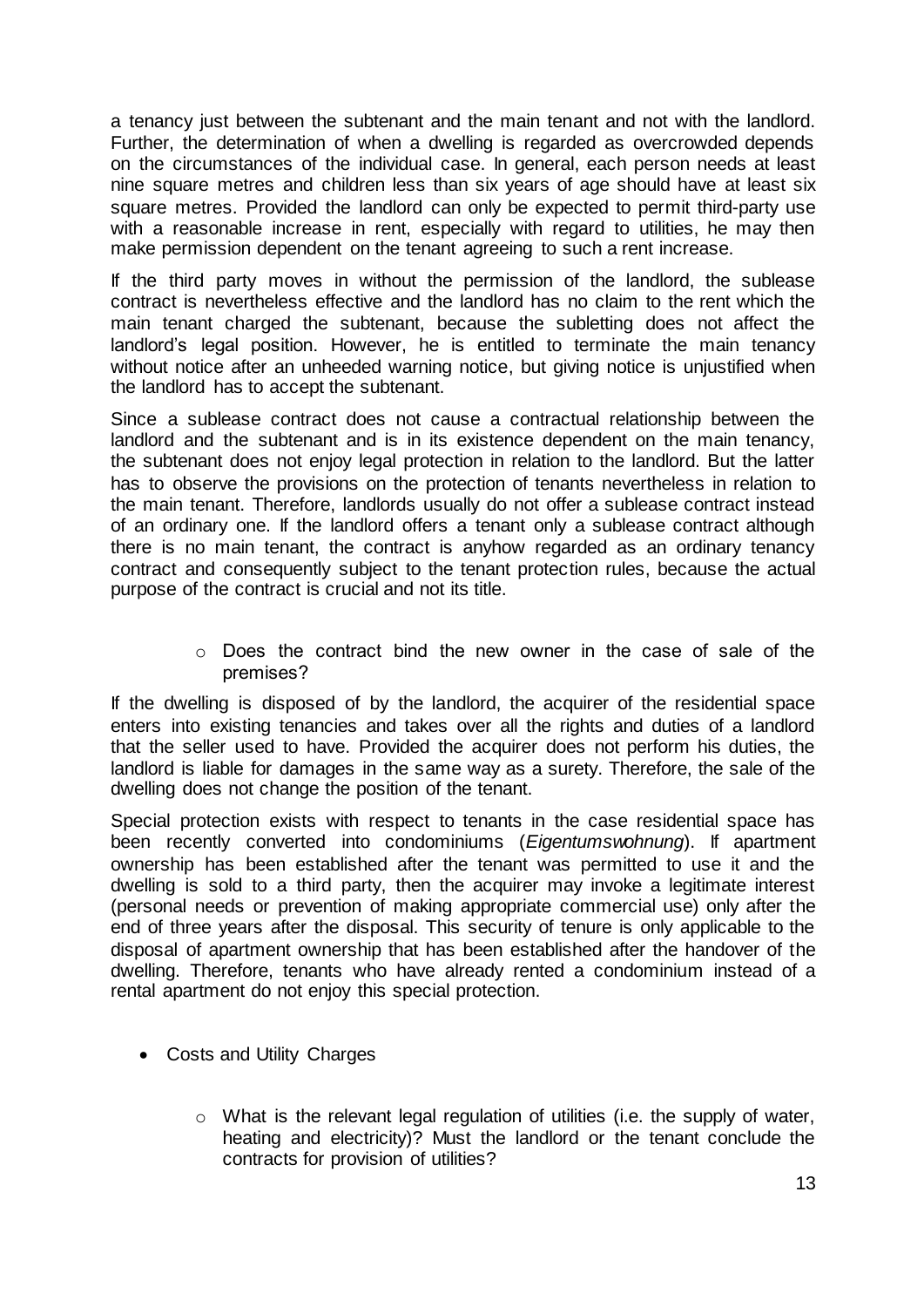Under German law, utilities mean primarily operating costs (*Betriebskosten*). They are defined as the costs that are incurred from day to day by the owner as a result of the ownership or of the intended use of the building, the outbuildings, facilities, installations and the land. These running costs include on the one hand basic utilities like the costs for the supply and the consumption of water and heating and on the other hand additional utilities like the real estate tax, the charge for sewage water as well as the costs for the maintenance of the heating system, for street cleaning, waste disposal, house cleaning, disinfestations, garden maintenance, lighting for shared parts of the building, chimney cleaning, lifts, caretaker, insurance and benefits in kind and performances rendered by the owner.

The costs for utilities may be distributed according to the consumption, the size of the dwelling, per capita or per housing unit. If the parties have not agreed on a certain method, operating costs are to be apportioned in proportion to the floor space. However, if the residential building is equipped with a central heating and water supply system, the costs for heating and warm water must always be distributed according to the consumption of the tenant. Other operating costs depending on the reported consumption or causation by the tenant shall be also distributed according to consumption, as far as such technical requirements are available, for example regarding waste disposal.

Whether the landlord or the tenant must conclude the contracts of supply of water, heating and electricity depends on the contractual agreement as well as on the respective supply system, since there is no legal regulation. As a general rule, it is always the tenant who concludes the contract if the costs for the supply and consumption can be distributed according to his consumption (e.g. because the dwelling is supplied by a self-contained heating system and has its own water meter). With regard to the supply of electricity, it is almost always the tenant who concludes the contract with the power company (except for cases in which the owner supplies the dwelling by means of renewable energies like solar power), since most of the dwellings have their own electric meter.

> o Which utilities may be charged from the tenant by the landlord? What is the standard practice?

According to German tenancy law, the landlord must bear all costs to which the rented object is subject. However, the parties may agree that the tenant is to bear the operating costs. As already mentioned above, operating costs include the real estate tax, the charge for sewage water, the costs for the supply and the consumption of water and heating (provided the landlord concludes the contracts of supply) as well as the costs for the maintenance of the heating system, for street cleaning, waste disposal, house cleaning, disinfestations, garden maintenance, lighting for shared parts of the building, chimney cleaning, lifts, caretaker, insurances and benefits in kind and performances rendered by the owner. The costs of administration, maintenance and restoration however are not apportionable. Usually, the parties agree that the tenant has to bear the apportionable operating costs. The costs for the supply and consumption of electricity are however not regarded as operating costs. Since almost all dwellings in Germany have their own electric meter with the result that the tenant concludes the contract of supply, there is anyway no need for allocation.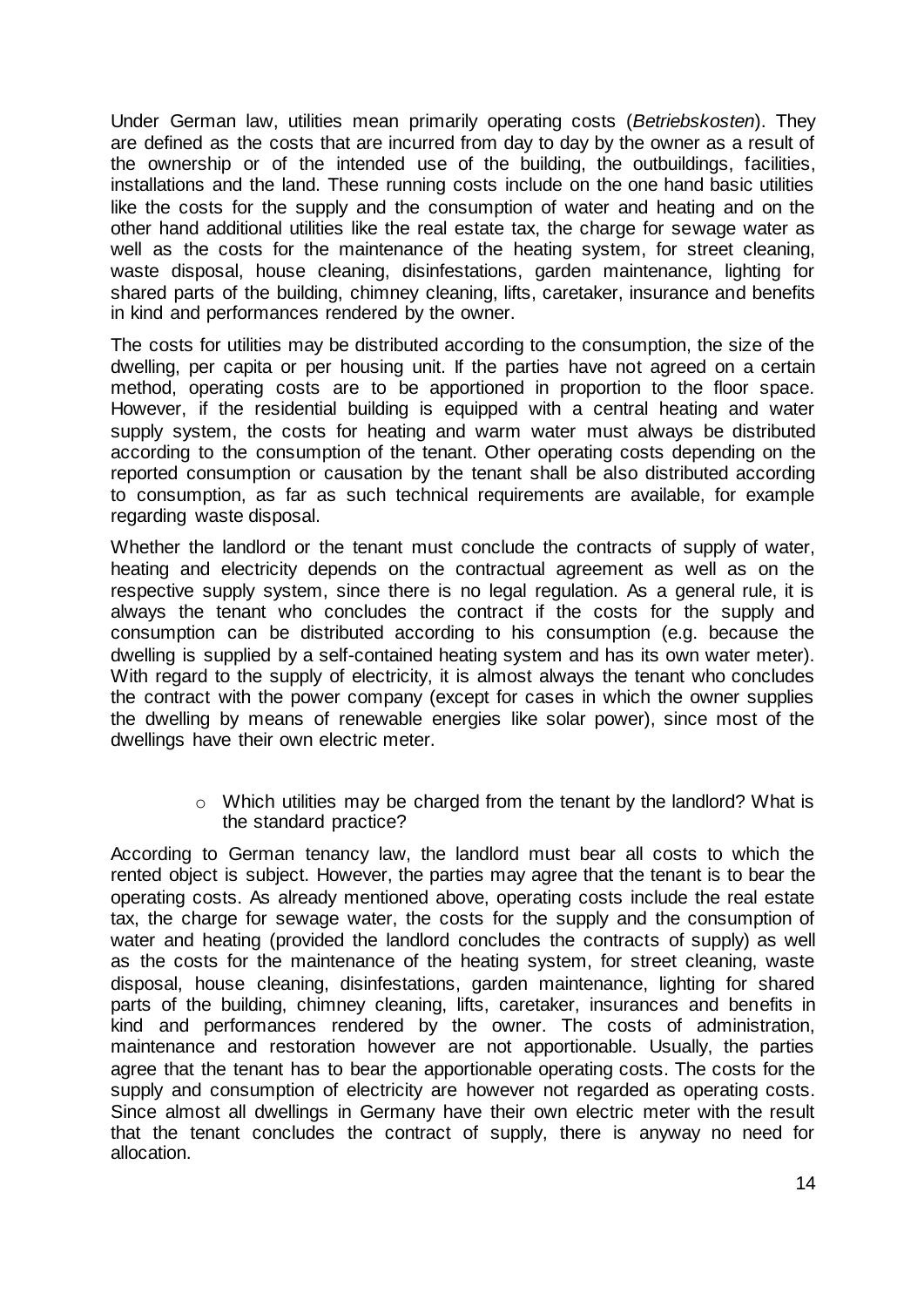$\circ$  Is the tenant responsible for taxes levied by local municipalities for the provision of public services (e.g. for waste collection or road repair)?

As already mentioned above, the costs for street cleaning and waste collection are regarded as operating costs and may be therefore apportioned to the tenant. Other public services such as road charges for instance are however not allocatable.

> $\circ$  Is it lawful to shift condominium costs, and if yes, which ones, onto the tenant (e.g. housekeeping costs)?

It is lawful to shift condominium costs, such as costs for house cleaning, disinfestations or for a caretaker, onto the tenant, since these costs are defined as operating costs that may be borne by the tenant. Other costs concerning the administration, maintenance or restoration of the condominium are not apportionable.

- Deposits and additional guarantees
	- o What is the usual and lawful amount of a deposit?

In Germany, it is common practice that the parties agree on a security deposit for the performance of the tenant's duties. It may amount at most to three months' rent excluding operating costs. Provided the parties agree on several security deposits, their total amount also may not exceed this limit.

If the deposit is to be provided in the form of a sum of money, the tenant is entitled to pay in three equal monthly instalments. The first instalment is due upon commencement of the tenancy, while the other instalments become due together with the subsequent rent payments. A deviating agreement to the disadvantage of the tenant is ineffective. If the tenant is in default to pay the security deposit in the amount of two months' rents, the landlord may terminate the tenancy with immediate effect.

> $\circ$  How does the landlord have to manage the deposit (e.g. special account; interests owed to the tenant)?

The landlord must invest a security deposit provided in form of a sum of money with a banking institution at the usual rate of interest for savings deposit and with a notice period of three months. Because of this duty to invest the deposit, the landlord often requires the tenant to open a savings account on his own and to put it in pledge for the landlord's benefit. Alternatively, the parties may also agree on another form of investment. In either case, the investment must be made separately from the assets of the landlord, usually in the form of a trust account, and the tenant is entitled to the income. The duty of the landlord to pay interest on the deposit does not however apply to residential space in a student hostel or a hostel for young people.

 $\circ$  Are additional guarantees or a personal guarantor usual and lawful?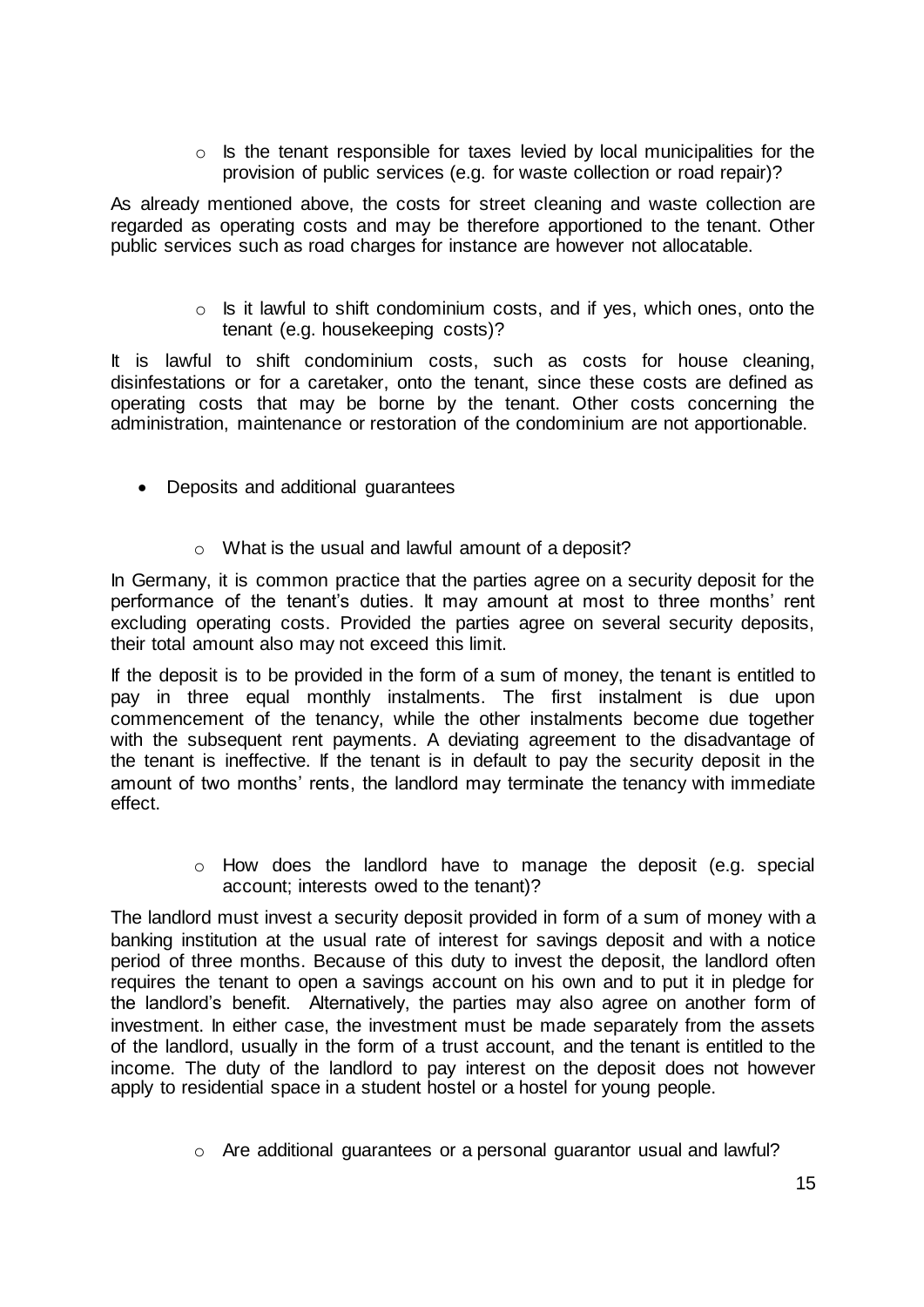Usually, the parties agree that the tenant must provide the security deposit in the form of a sum of money. Additionally or as an alternative guarantee, it is also lawful to agree on a pledge of claims or movable things as well as on the provision of a reasonable surety (*Bürge*). In either case, the limit of three months' rent must be observed. A surety as a personal guarantor is often required by the landlord if the prospective tenant has only low-income due to education or study. Then, the landlord usually demands the parents of the tenant to stand surety.

o What kinds of expenses are covered by the guarantee/ the guarantor?

The security deposit serves as a guarantee for all claims of the landlord arising from the tenancy. It is precisely not supposed to be an advance rent payment, so that the tenant is not entitled to stop paying the rent before the tenancy ends. In case of social or subsidized housing, an agreement on a security deposit is only valid if it is intended for ensuring claims for damages regarding the dwelling or forborne cosmetic repairs.

# **3. During the tenancy**

# **3.1. Tenant's rights**

- Defects and disturbances
	- o Which defects and disturbances are legally relevant (e.g. mould and humidity in the dwelling; exposure to noise e.g. from a building site in front of the dwelling; noisy neighbours; occupation by third parties)?

Under German tenancy law, a defect is defined as every adverse deviation of the actual condition from the contractually agreed condition, which impairs or negates the suitability of the rented dwelling. Such impairment can be based either on a material or on a legal defect. The latter exists in particular if the tenant is fully or partially deprived by a third-party right of use of the rented dwelling. A material defect is especially assumed if a warranted characteristic, as for instance the provision of a kitchen, is lacking or later ceases, as well as if the dwelling is mould-infested or humid in general. Noise from a building site and noisy neighbours are considered as material defects of the dwelling only if the noise exceeds the limits of reasonableness. Thus, a defect is especially assumed in case of noise due to extensive construction works at the neighbouring plot, as well as in case of noisy disputes during the night time in the dwelling next door, but not in the event of general noise caused by children.

> o What are the tenant's remedies against the landlord and/or third parties in such situations (e.g. unilateral rent reduction vs. rent reduction to be allowed by court; damages; "right to cure" = the landlord's right to repair the defect; the tenant first repairs the defect and then claims the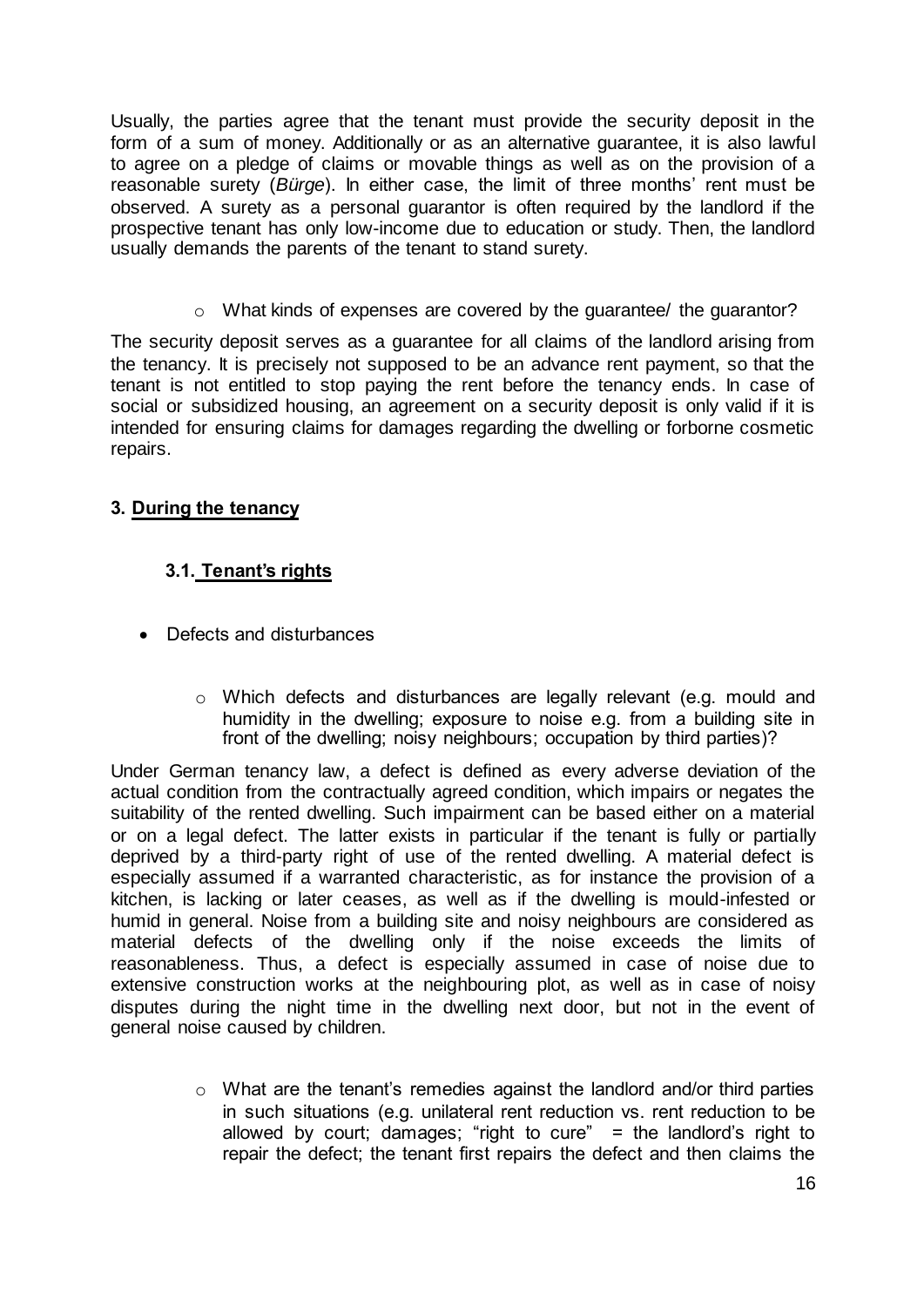#### costs from the landlord)

Principally, all claims and rights of the tenant against the landlord due to defects of the dwelling require that the tenant did not know of the defect when entering into the tenancy contract or at the time of acceptance. Provided he remains unaware of the defect due to gross negligence, he has these rights only if the landlord fraudulently concealed the defect. Furthermore, the tenant is obligated to notify the landlord immediately if a defect comes to light during the tenancy period. Otherwise, he is entitled neither to reduce the rent nor to demand damages. Rather, the tenant is liable to the landlord for damages incurred by the failure or delay to report. Finally, the landlord is not subject to any claims due to a defect which is imputed solely to the sphere of the tenant.

Provided these requirements are met, the tenant is entitled to a rent reduction. For the period when suitability of the dwelling is negated, the tenant is exempted from paying the rent, while he has to pay a reasonable part of the rent as far as suitability is merely reduced. Concerning this, only a defect which substantially reduces suitability can cause the legal consequence of rent reduction. A defect is regarded as trivial if it is easy to recognize and to remedy and its removal entails only low costs. The amount of rent reduction is calculated on the basis of the gross rent and usually expressed as a percentage.

Apart from rent reduction, the tenant may also demand damages if (1) a defect exists when the tenancy contract is entered into, regardless of any fault by the landlord; (2) a defect arises later due to a circumstance that the landlord is responsible for or (3) the landlord is in default in remedying a defect. In the latter case as well as if an immediate removal of the defect is necessary to maintain or restore the state of the dwelling, the tenant may remedy the defect himself and demand reimbursement of the necessary expenses (section 536a (II) BGB). In order to place the landlord in default, the tenant has to give a warning notice in addition to the notice of defect. The tenant may demand damages notwithstanding the right to rent reduction. Instead of demanding damages and reimbursement of expenses, the tenant may set off these claims against the landlord's claim for rent. Alternatively, he may also exercise a right of retention in relation to such a claim. In both cases, the tenant has to notify the landlord in text form of his intention at least one month prior to the due date of the rent.

- Repairs of the dwelling
	- o Which kinds of repairs is the landlord obliged to carry out?

One of the primary duties of the landlord is to maintain the rented property in a suitable condition for the whole tenancy period. Therefore, the landlord is principally responsible for all kinds of maintenance works and repairs. But as already mentioned above, it is lawful and usual to include clauses in the tenancy contract, according to which the tenant is obligated to bear a portion of costs for minor maintenance works as well as to carry out cosmetic repairs. Provided the contract contains such clauses, the landlord is obliged to carry out repairs which are defined as neither cosmetic repairs nor as minor maintenance works (e.g. which entails costs of more than EUR 100 per single repair).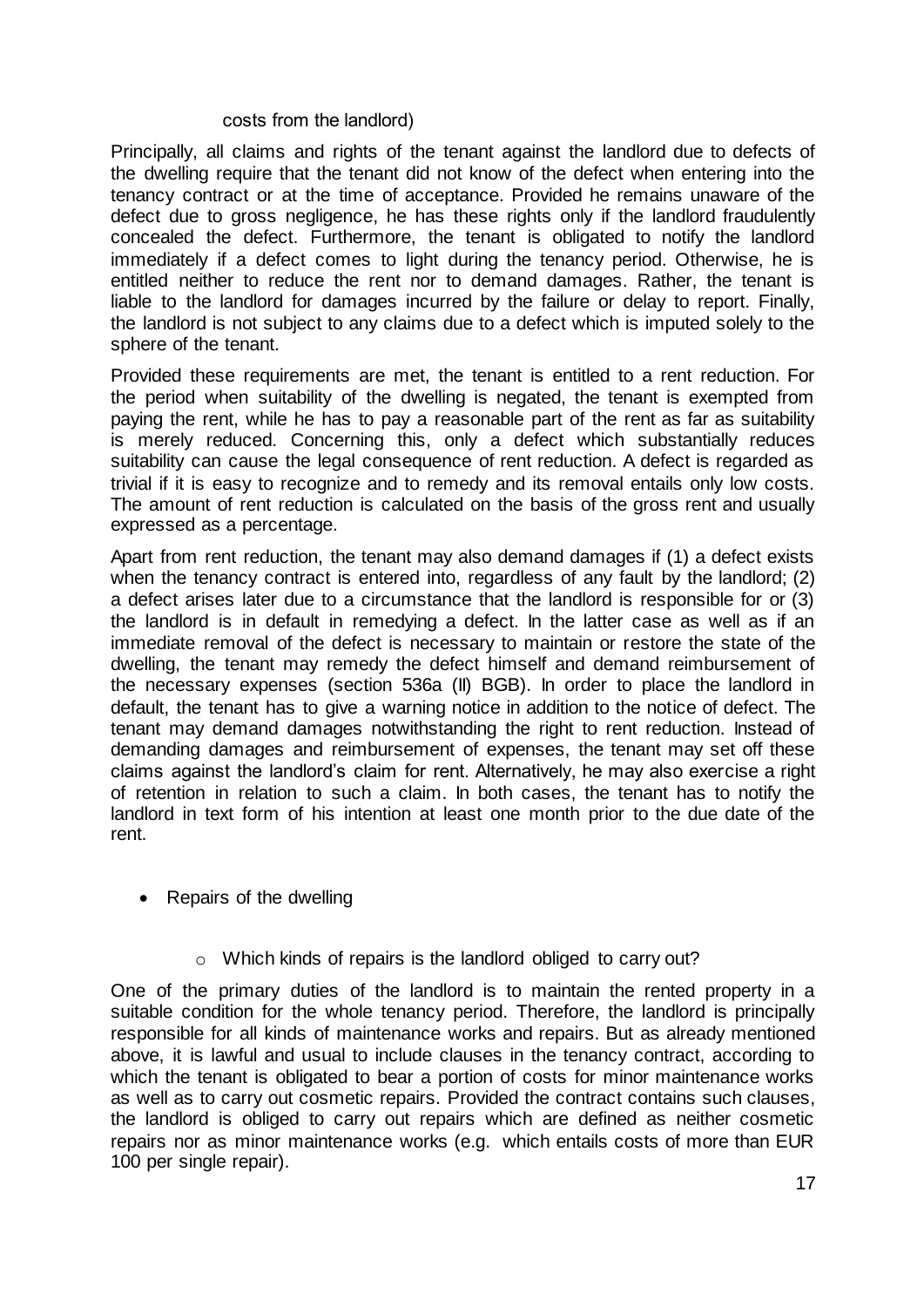$\circ$  Does a tenant have the right to make repairs at his own expense and then deduct the repair costs from the rent payment?

Whether or not the tenant may replace the rent payment by a performance in kind depends primarily on the provisions in the tenancy agreement. Apart from that, the tenant has a statutory right to this effect in so far as he is entitled to set off a claim for reimbursement of expenses against the landlord's claim for rent. A claim for reimbursement requires that the tenant had remedied a defect either because the landlord was in default in remedying the defect or because an immediate remedy was necessary to preserve or restore the state of the rented property. Furthermore, the tenant may also have a claim for reimbursement if he has carried out for instance necessary renovation works or repairs which correspond to the landlord's interests and will, but to which he has not been instructed by the landlord.

- Alterations of the dwelling
	- o Is the tenant allowed to make other changes to the dwelling?
		- In particular, adaptations for disability (e.g. building an elevator, ensuring access for wheelchairs etc.)

With regard to changes necessary in order to accommodate a handicapped person, the tenant may demand the approval of the landlord for structural changes or other installations required to make the use of the dwelling or access to it fit for the needs of the disabled. The landlord may only refuse approval if his interest in maintaining the rented dwelling or building unchanged outweighs the tenant's interests. Furthermore, the landlord may make his approval dependent upon payment of a reasonable additional security deposit for restoration of the original condition. Consequently, the tenant must bear not only the costs of the structural alterations, but also the costs of the restorations works.

#### • Affixing antennas and dishes

In general, tenants are not entitled to fix a parabolic antenna without the permission of the landlord. However, if a foreign tenant cannot gain access to TV channels in his native language or of his home country even by using cable television, he is, pursuant to his right to inform himself without hindrance from generally accessible sources, allowed to install such an antenna without permission. To this extent, the fundamental freedom of information outweighs the landlord's property right. The interest of a foreign tenant to be informed about the events in his home country is not lessened if he lives in Germany for many years or even if he has German citizenship. Furthermore, the tenant may not be referred to newspapers or the internet in order to inform himself. However, some courts have recently held that the possibility to receive TV channels via internet should be considered within the weighting, since it is nowadays comparable to TV. Therefore, it remains to be seen if foreign tenants will be permitted in the future to install a parabolic antenna as often as in recent years.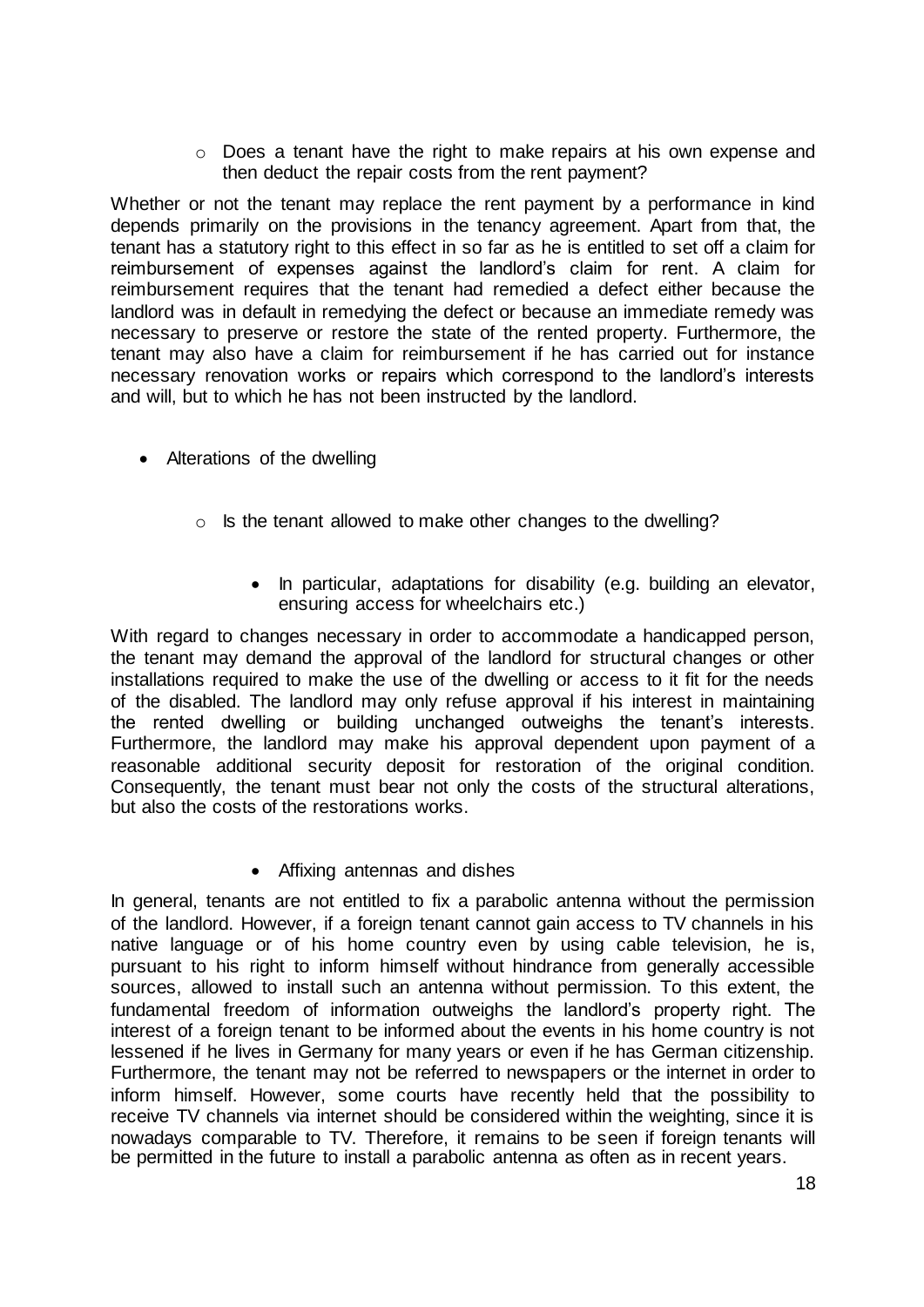The possibility for a German tenant to claim permission for the installation of such an antenna is however *a priori* more limited: He has to prove a higher need for information, for example due to his profession, which cannot be satisfied through other media sources, like the internet, cable or terrestrial television.

Provided the landlord has to tolerate the installation of a parabolic antenna, he has nevertheless still the right (1) to determine the place where the antenna shall be fixed, (2) to be indemnified from all costs and (3) to demand a deposit for the costs of a removal. If the tenant is not however entitled to install such an antenna, the tenant uses the dwelling in breach of contract and the landlord may after an unheeded warning seek a prohibitory injunction.

• Repainting and drilling the walls (to hang pictures etc.)

Without the landlord's permission, the tenant is principally not allowed to carry out physical alterations affecting the structure of the residential building, even if these measures lead to an improvement on the condition of the dwelling. This includes e.g. the refurbishment of bathrooms, the installation of new heating systems as well as the renewal of floors. Only in the case of minimal structural alterations or if refusal of approval on part of the landlord would be due to other reasons contrary to the principle of good faith and trust, would the tenant have a claim to permission. This applies especially to alterations that are reversible with little trouble or that can be restored easily, like repainted walls, dowels or nails.

- Uses of the dwelling
	- o Are the following uses allowed or prohibited?
		- keeping domestic animals

It is generally accepted that keeping animals inside the dwelling belongs to the contractual use of the rented dwelling and is also protected by the fundamental right to free development in so far as it concerns non-disturbing pets, which are usually kept in a cage or an aquarium. Therefore, a general prohibition to keep pets of any kind is ineffective. This applies also to a general prohibition of keeping disturbing animals like cats and dogs inside the dwelling. The decision whether to permit the keeping of animals or not must be made instead on a case-by-case basis. It depends especially on the species and number of animals, the size of the dwelling, special needs of the tenant as well as on the conduct of the landlord in comparable cases.

• producing smells

Producing smells belongs to the ordinary use of residential space. But to the extent that smells cause an unreasonable stench and originate from dirt and uncleanness in the dwelling, other tenants of the residential building are entitled to a rent reduction, and the landlord may terminate the tenancy. Smoking, not in an excessive way, belongs also to the contractual use of residential space. Therefore, it is principally not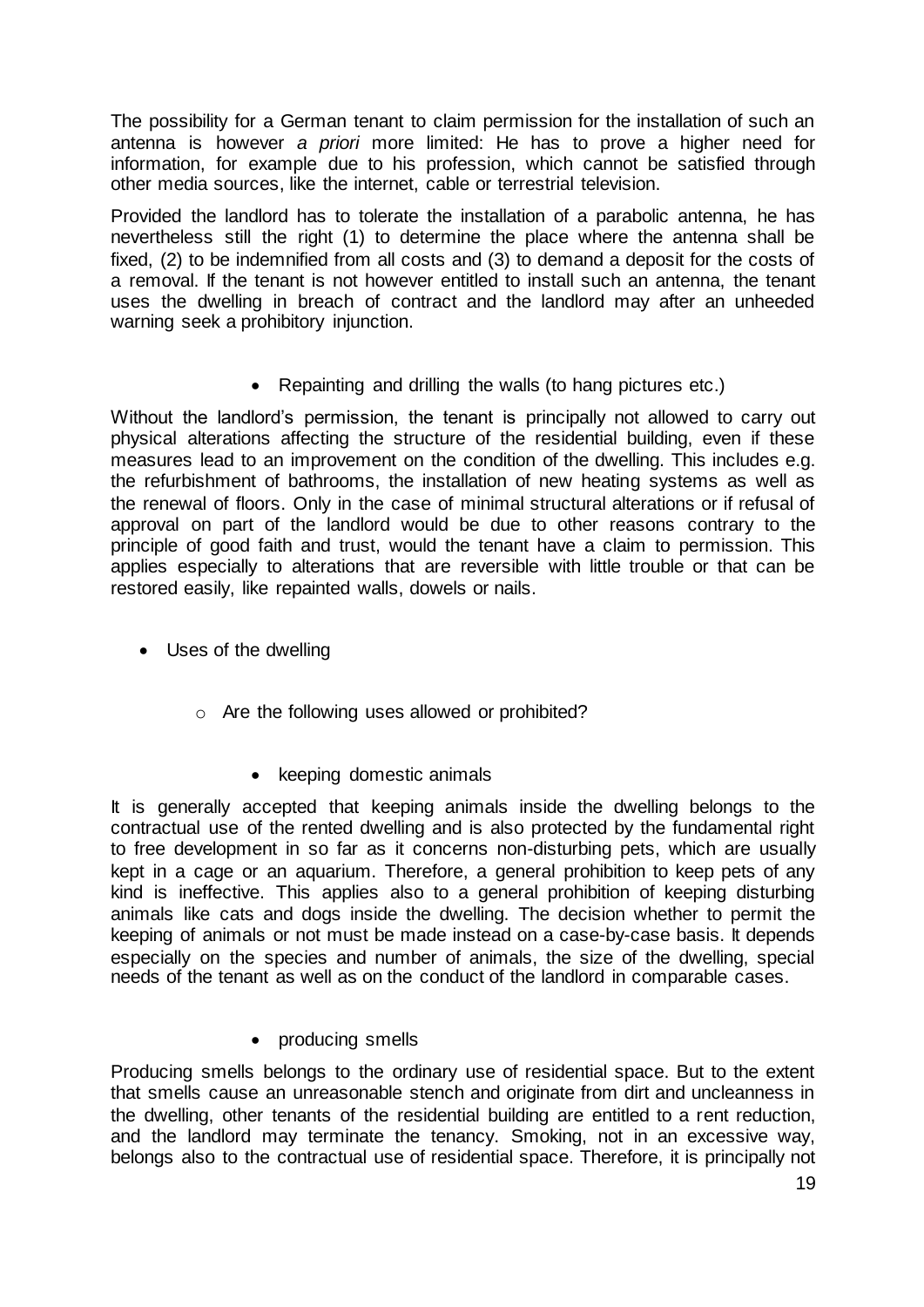possible for the landlord to terminate the tenancy due to the fact that the tenant smokes inside the dwelling. Recently, however, a court has upheld such a termination, since the smoke led to an unreasonable odour nuisance that posed a risk to health of the other tenants of a multiple dwelling. Regarding compensation because of discolorations or other damage due to nicotine, the tenant is only liable if smoking caused a deterioration of the dwelling that cannot be removed by aesthetic repairs.

• receiving guests over-night

As a general rule, tenants may receive guests as often and as much as they want to, also over-night. Only in exceptional cases may the landlord ban a guest of the tenant from the dwelling, for example if this person has disturbed the domestic peace several times. The tenant is even entitled to receive guests for a period of several weeks not needing the permission of the landlord. But in the case that the visit lasts over a period of three months, it is assumed that the accommodation of the guest is permanent. Then, the tenant may demand permission for the subletting from the landlord. However, this does not apply to spouses or children of the tenant.

• fixing pamphlets outside

Whether or not the tenant is entitled to fix a pamphlet in the window or at the house front depends essentially on its content and presentation. Furthermore, the tenant's freedom of expression has to be weighed against the landlord's property right as well as against the rights of the other tenants. Considering this, courts have held that the tenant should be in principle allowed to fix posters outside, even if its content is political. But as far as such a poster causes a disturbance of the domestic peace, it has to be removed.

• small-scale commercial activity

Commercial use of a dwelling rented solely for residential purposes still falls under the term "habitation" as long as the professional activities are exercised in a way that they do not emerge to the outside. Thus, offices or shops with active customer traffic are contrary to contract and do not have to be tolerated by the landlord without any prior agreement. However, if the effects on the rental object and on other tenants are not beyond the scope of usual residential use, the landlord is obligated to permit the commercial activity.

# **3.2. Landlord's rights**

• Is there any form of rent control (restrictions of the rent a landlord may charge)?

Hitherto, a system of rent control has applied only to tenancies concerning housing with a public task. In that case, the landlord may only demand a rent that is required to cover the current expenditures (*Kostenmiete*) and well below the market level.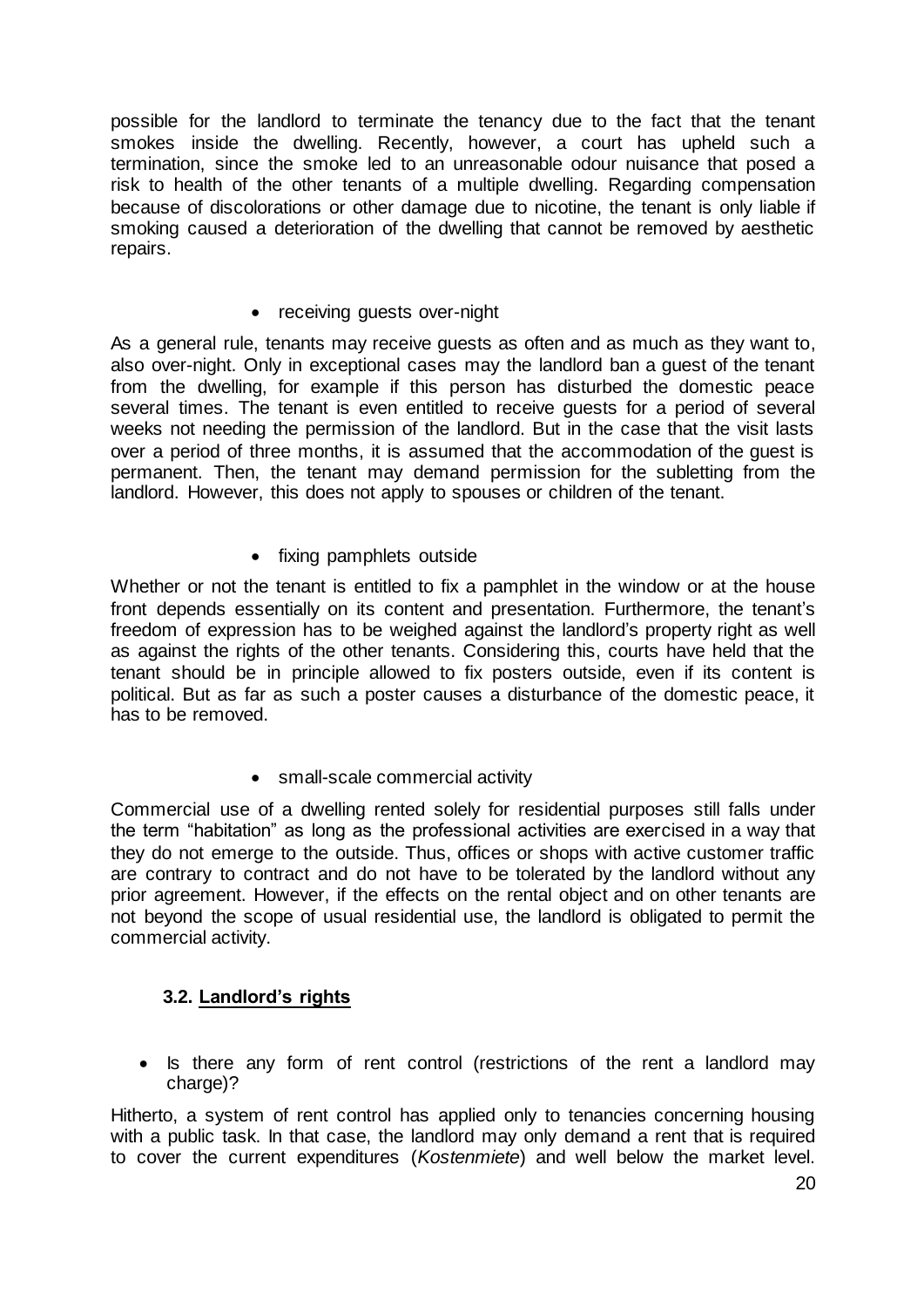However, after an average period of about fifteen years, these dwellings pass into the free market, and landlords are then permitted to increase the rent up to the market level.

With regard to the private rental market, the introduction of a rent control system is part of the coalition agreement of the new Federal Government but not yet regulated by law. After the elections for the German Federal Parliament, the *Bundestag*, the new governing parties agreed during the coalition negotiations on a "Package for affordable Building and Housing". Accordingly, the amount of rent in case of new tenancy contracts may not exceed 10% of the reference rent customary in the locality.

Apart from that, a rent control exists under general civil law as well as criminal law. Under criminal law, the landlord commits an administrative offence by demanding a rent that exceeds the customary rent for comparable dwellings by more than 20% in times of a limited supply of housing accommodation. If the landlord however demands a rent in excess of 50% of the rent charged for comparable dwellings, he commits even a criminal offence. If the parties have agreed on such an excessively high rent, this agreement is partially void under general civil law. The tenant may therefore claim restitution regarding paid excessively high rents. Since the rent agreement is only partially invalid, only the excessive amount can be claimed back. Prospectively, the tenant will have to pay a permissible rent instead of the excessive rent, which anyhow still exceeds the level of the customary rent. Apart from the partially void rent agreement, the rest of the tenancy contract remains effective.

- Rent and the implementation of rent increases
	- o When is a rent increase legal? In particular:
		- Are there restrictions on how many times the rent may be increased in a certain period?

Regarding increases in rent, the landlord may either include a clause on future changes in the amount of rent in the tenancy agreement or demand a higher rent during the tenancy period.

Future changes in the amount of rent may be agreed only as a stepped rent or as indexed rent. A stepped rent is an automatic increase clause by which the rent is fixed in varying amounts for specific periods of time. Each amount of rent or increase must be indicated as a monetary amount in the written contract. If the clause only indicates the increase per square metre or as a percentage, the agreement on the stepped-rent is void, since the amount of increase is not transparent enough for the tenant. The rent must remain unchanged on each occasion for at least one year and further unilateral increases are excluded during the period of stepped rent. An index oriented increase clause is however a written agreement by which the rent is determined by means of the price index for the cost of living of all private households in Germany. The price index is computed by the Federal Statistical Office (*Statistisches Bundesamt*) and available at: [https://www.destatis.de/DE/ZahlenFakten/GesamtwirtschaftUmwelt/Preise/Verbrauch](https://www.destatis.de/DE/ZahlenFakten/GesamtwirtschaftUmwelt/Preise/Verbraucherpreisindizes/Tabellen_/VerbraucherpreiseKategorien.html)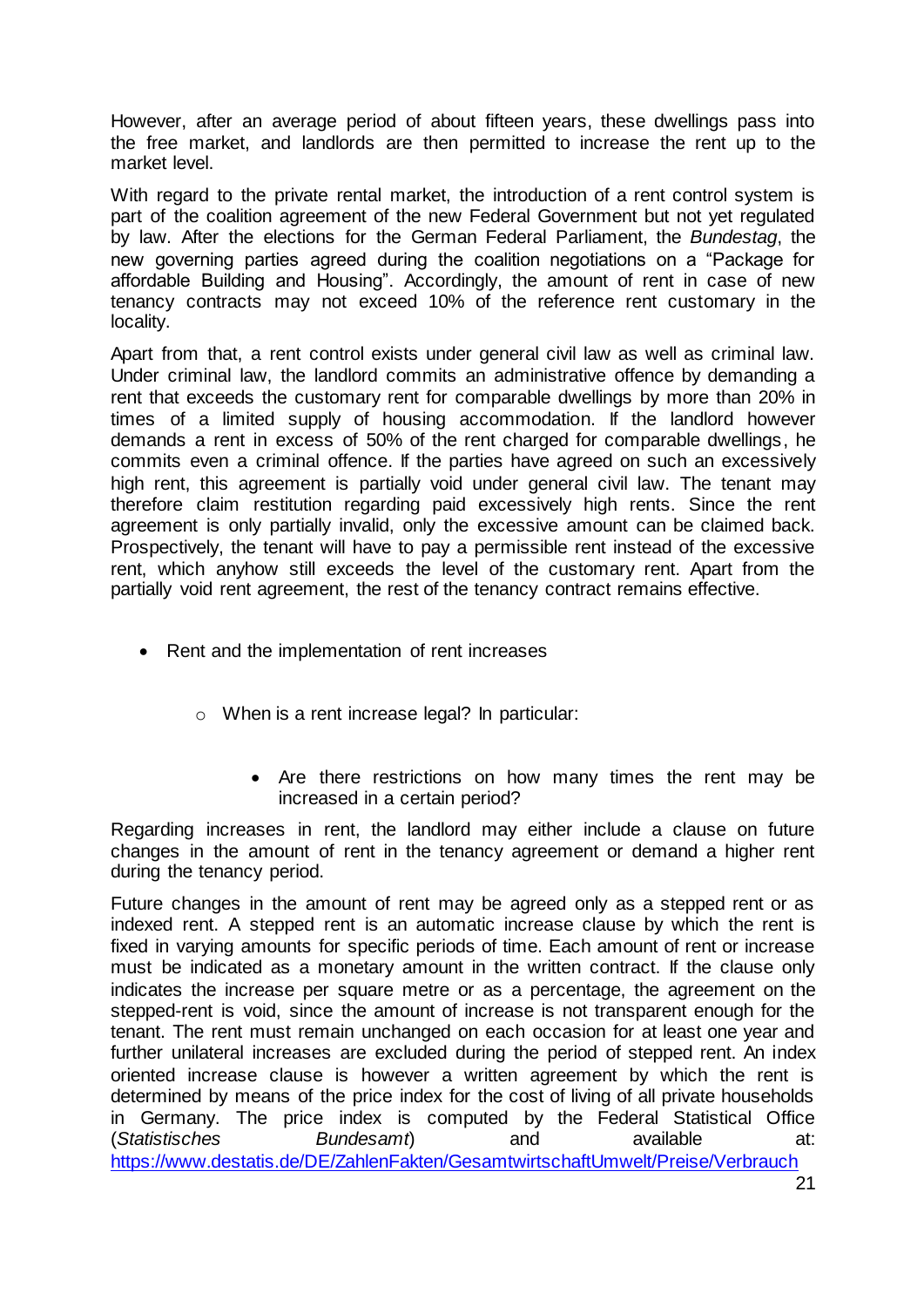erpreisindizes/Tabellen /VerbraucherpreiseKategorien.html. As well as in the case of a stepped rent, the rent must remain unchanged for at least one year while an indexed rent is applicable, except for increases because of modernization or changes in operating costs. An increase in rent up to reference rent customary in the locality is however completely excluded. If the indexed rent changes, the landlord must indicate the change in the price index as well as the rent (or the increase in rent) in the individual case as a monetary amount in a written declaration. The revised rent must be paid at the commencement of the second month beginning after receipt of the declaration.

The ordinary form of rent increase during the tenancy period in order to compensate inflation or to increase profit is the increase in rent up to the reference rent customary in the locality. Such an increase is allowed if the rent has remained unchanged for fifteen months at the time the increase is to occur and can be therefore made at the earliest one year after the most recent rent increase. Then, the rent may not be raised within three years by more than 20% or even 15% in regions which can be determined by the federal states. To date, the capping limit of 15% is applicable in Berlin, Hamburg and many cities in Bavaria. According to the adopted coalition agreement of CDU and SPD, the federal states shall be prospectively legitimated to reduce the capping limit for regions with a tight rental market to 15% within four years instead of three. However, rent increases due to renovation measures or changes in operating costs are not taken into account with regard to the period of fifteen months as well as to the capping limit. In case the capping limit is not observed, the demand to increase the rent is not entirely void but is capped to the admissible extent.

The landlord may also increase the rent if he has carried out modernization measures. Then, the increase of the annual rent may not amount to more than 11% of the costs spent on the modernization. According to the coalition agreement of the new Federal Government, it shall be reduced to 10%. Finally, the rent may be increased due to changes in operating costs. In that case, the landlord must observe the principle of economic efficiency and may demand an adjustment only to a reasonable amount.

> • Is there a possible cap or ceiling (fixed by statute or jurisprudence) which determines the maximum rent that may be charged lawfully?

Apart from the ceilings of 20% or 15% for the increase in rent up to the reference rent customary in the locality and the cap of 11% because of modernization measures, the maximum lawful amount of rent is determined by the mentioned criminal provisions, i.e. not more than 20% of the customary rent charged for comparable dwellings in times of a limited supply of housing accommodation or 50% of the rent charged for comparable dwellings.

> o What is the procedure to be followed for rent increases? To what extent can the tenant object to a rent increase?

The landlord has to declare and to justify all types of unilateral rent increases to the tenant in text form. With regard to an increase in rent up to the customary level in the locality, the declaration must state one of the possible references for the justification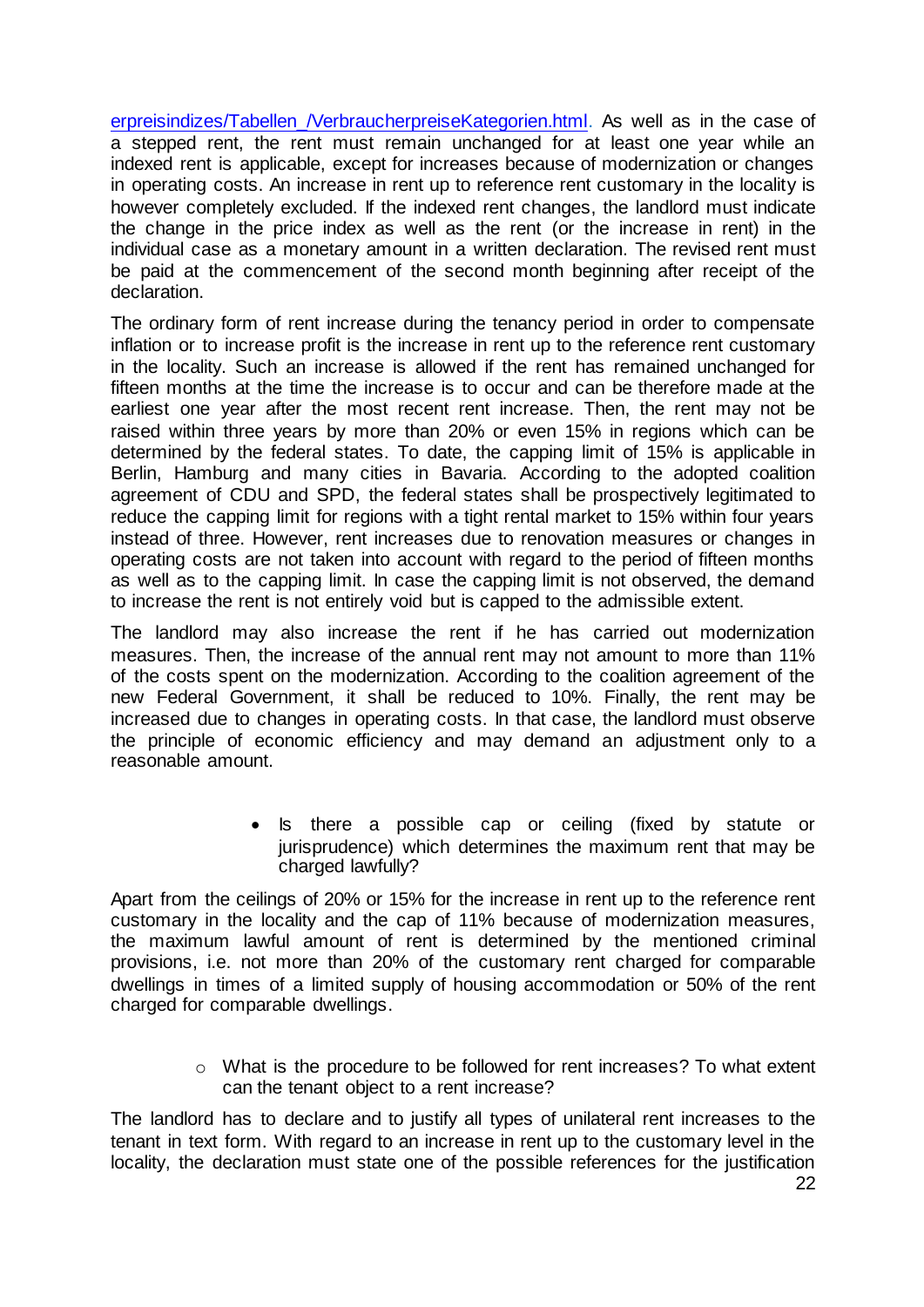of the increase. Usually, the landlord justifies such rent increase by referring to the list of representative rents (*Mietspiegel*), to the extent that the city where the dwelling is situated has one [\(http://www.mietspiegelportal.de/\)](http://www.mietspiegelportal.de/). It is formed from the usual payments that have been agreed or that have been changed in the last four years in the municipality or in a comparable municipality for residential space that is comparable in type, size, furnishings, quality, location, and energy quality and furnishing. If the landlord wants to increase the rent because of modernization measures, the declaration must provide the calculation of the increase based on the incurred costs. Further, an increase in rent because of changes in operating costs requires that the basis of the apportionment is referred to and explained in the declaration.

In general, the tenant owes the unilaterally increased rent from the beginning of the third month after receipt of the demand. However, in the case of an increase in rent up to the customary level in the locality, the tenant has to approve the increase. Nevertheless, if the tenant does not grant his approval by the end of the second month after receiving the declaration although all requirements like the period of fifteen months or the capping limit are met, the landlord may sue for it within three additional months. If, however, the tenant does not approve the rent increase explicitly, but pays the increased rent without any reservation, he grants his approval at least impliedly. The number of unreserved payments that is required to assume such an approval ranges between one or two and five to six times. Apart from that, the tenant has a special right to terminate the tenancy contract within two months after receipt of the declaration of the increase if the landlord asserts a right to a rent increase. Then, the tenancy ends after three months, and the rent increase does not take effect.

- Entering the premises and related issues
	- o Under what conditions may the landlord enter the premises?

Considering the constitutional protection of the tenant's right of occupancy as well as of the inviolability of home, tenants have the right to be left alone in their rented dwelling. Therefore, the landlord is only allowed to enter the dwelling if he has (i) a concrete and legitimate reason, (ii) announced his intention beforehand and (iii) obtained the tenant's consent. Otherwise, he commits the criminal offence of trespass.

Reasons which entitle the landlord to enter the dwelling are for example the implementation of maintenance or modernization measures, the reasonable suspicion of a breach of contract by the tenant, the intention to sell the dwelling and to show it to prospective buyers or tenants as well as the inspection in order to avert imminent dangers. The tenant has to be informed at least twenty-four hours in advance and the inspection should take place at an acceptable time (from 10:00 a.m. to 1:00 p.m. and 3:00 p.m. at the latest to 8:00 p.m.).

Whether the landlord above is entitled to inspect the dwelling periodically without any reason is controversial. While some courts concede landlords the right to inspect the dwelling in intervals of one to two years, other courts deny such a general right on the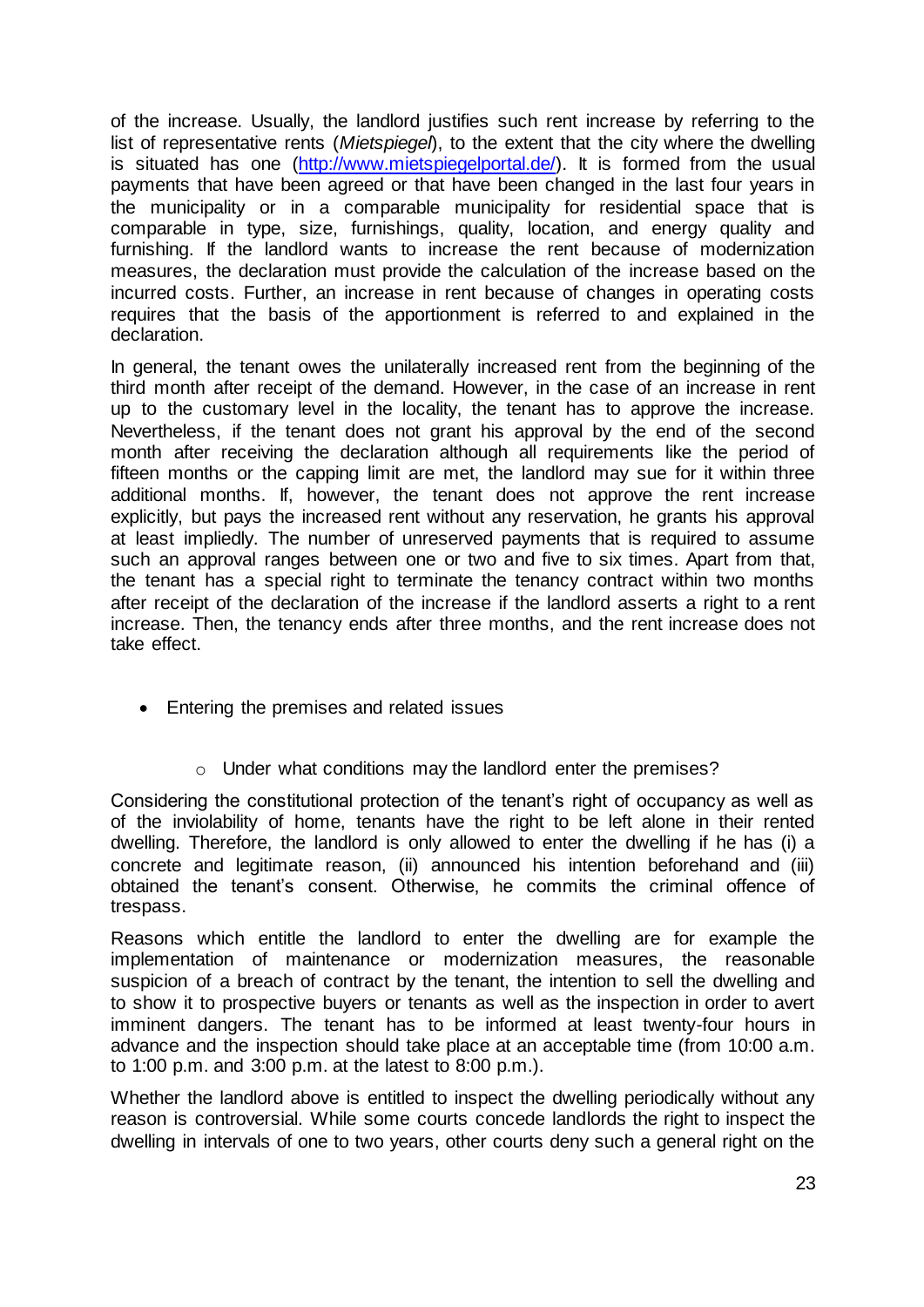grounds that periodic inspections are not necessary, since the tenant is obliged anyhow to inform the landlord about defects or dangers.

 $\circ$  Is the landlord allowed to keep a set of keys to the rented apartment?

The landlord is obliged to hand all keys over to the tenant in order to enable him to use the rented dwelling without any disturbance. Especially, he may not withhold a key for no apparent reason. If the landlord enters the dwelling by means of an own key, the tenant can terminate the tenancy without notice.

> o Can the landlord legally lock a tenant out of the rented premises, e.g. for not paying rent?

The landlord is not entitled to lock the tenant out of the rented dwelling, even if he could terminate the tenancy due to arrears of rent. In case the landlord nevertheless replaces the lock, the tenant is not obliged to pay the rent for as long as he is not able to use the dwelling. Beyond that, the tenant may require possession to be restored.

> o Can the landlord legally take or seize a tenant's personal property in the rented dwelling, in particular in the case of rent arrears?

The landlord has, for his claims arising from the tenancy, a statutory right of lien (*Vermieterpfandrecht*) over the things brought upon the dwelling by the tenant. This right may not be asserted for future compensation claims and for rent for periods subsequent to the following years of the tenancy. Furthermore, it does not extend to the things that are not subject to attachment. Objects exempted from attachment are especially things serving the tenant's personal use or his household as well as food, fuel for heating and cooking, and means of lightning required for four weeks by the tenant and his household members.

The right of lien is extinguished upon the removal of the things, provided that the landlord knows about the removal or has not objected to it. The tenant may also release his things from the right of lien by provision of security. If the landlord wants to enforce his claim to grant possession of the tenant's things, he must go to court or he can make use of his limited right of self-help. Accordingly, the landlord is on the one hand entitled to prevent the removal of the things that are subject to his right of lien. On the other hand he may take possession of these things if the tenant moves out. Since most of the tenant's things are exempted from attachment and the realization of pledges is relatively complicated and often not productive, the landlord's right of lien is of little importance for practice.

# **4. Ending the tenancy**

# **4.1. Termination by the tenant**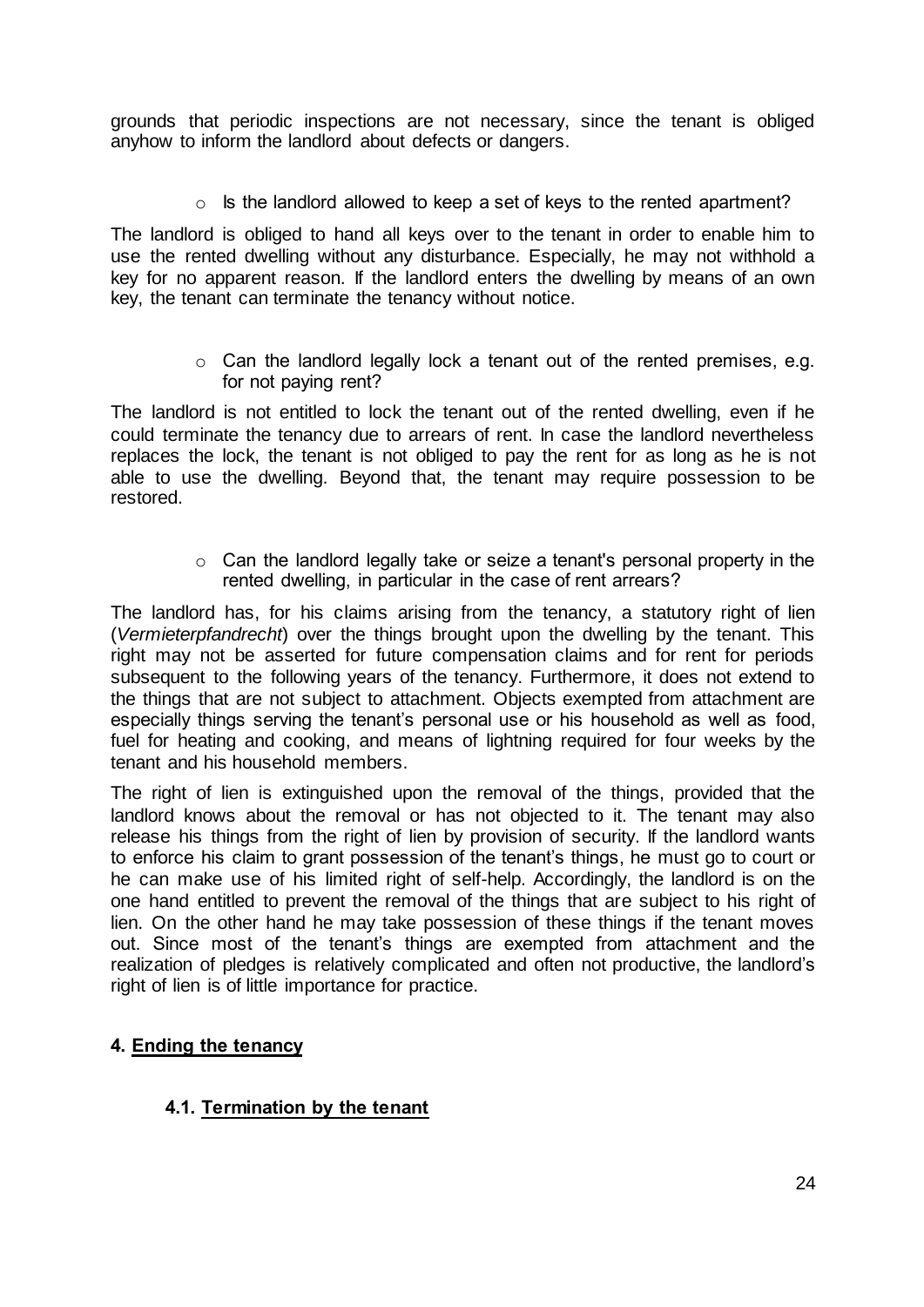• Open ended contract (if existing): under what conditions and in what form may the tenant terminate the tenancy?

If the tenancy is entered into for an indefinite period of time, the tenant can give ordinary notice. The notice period amounts to three months and is allowed at the latest on the third working day of a calendar month to the end of the second month thereafter. Agreements on deviating deadlines and notice periods are excluded, but the parties are free to agree on a shorter notice period for a termination on part of the tenant. As against the termination by the landlord, the tenant does not need a justification for giving notice and the notice period remains constant regardless of the duration of the tenancy. The aim of this regulation is to ensure the mobility of tenants. Nevertheless, it is possible to exclude the tenant's right to give ordinary notice up to four years by a corresponding agreement, provided that the landlord's right to termination is excluded for the same period.

 Under what circumstances may a tenant terminate a tenancy before the end of the rental term (e.g. unbearable neighbours; bad state of dwelling; moving for professional reasons)?

The tenant is able to terminate the contract before the agreed date if he can prove a compelling reason. Then, the tenancy ends with immediate effect. This kind of termination may not be excluded and is subject to both unlimited and limited in time tenancy contracts. In general, a compelling reason is deemed to obtain if the party giving notice cannot be reasonably expected to continue the lease until the end of the notice period or until the lease ends in another way, principally because of a fundamental breach of contractual obligations. Certain examples for compelling reasons that justify a termination without notice are enumerated in the national tenancy law. Accordingly, the tenant can give immediate notice if (1) he is not permitted the use of the rented property in conformity with the contract, in whole or in part, in good time, or is deprived of this use; (2) the dwelling is in such a condition that its use entails a significant endangerment of health or (3) the landlord permanently disturbs the domestic peace. Examples of a significant endangerment of the tenant's health are mildew infestation in the dwelling to a substantial extent. However, in the case that the compelling reason consists in the violation of an obligation under the tenancy, the notice of termination is permitted only after an unheeded warning notice, unless such a warning notice obviously shows no chance of succeeding.

 May the tenant leave before the end of the rental term if he or she finds a suitable replacement tenant?

In case the tenant wants to move out prior to the expiry of the statutory notice period, for example due to a new job in another city, landlords often agree with it on condition that the tenant can propose a suitable and solvent prospective tenant, who is willing to move in soon.

# **4.2. Termination by the landlord**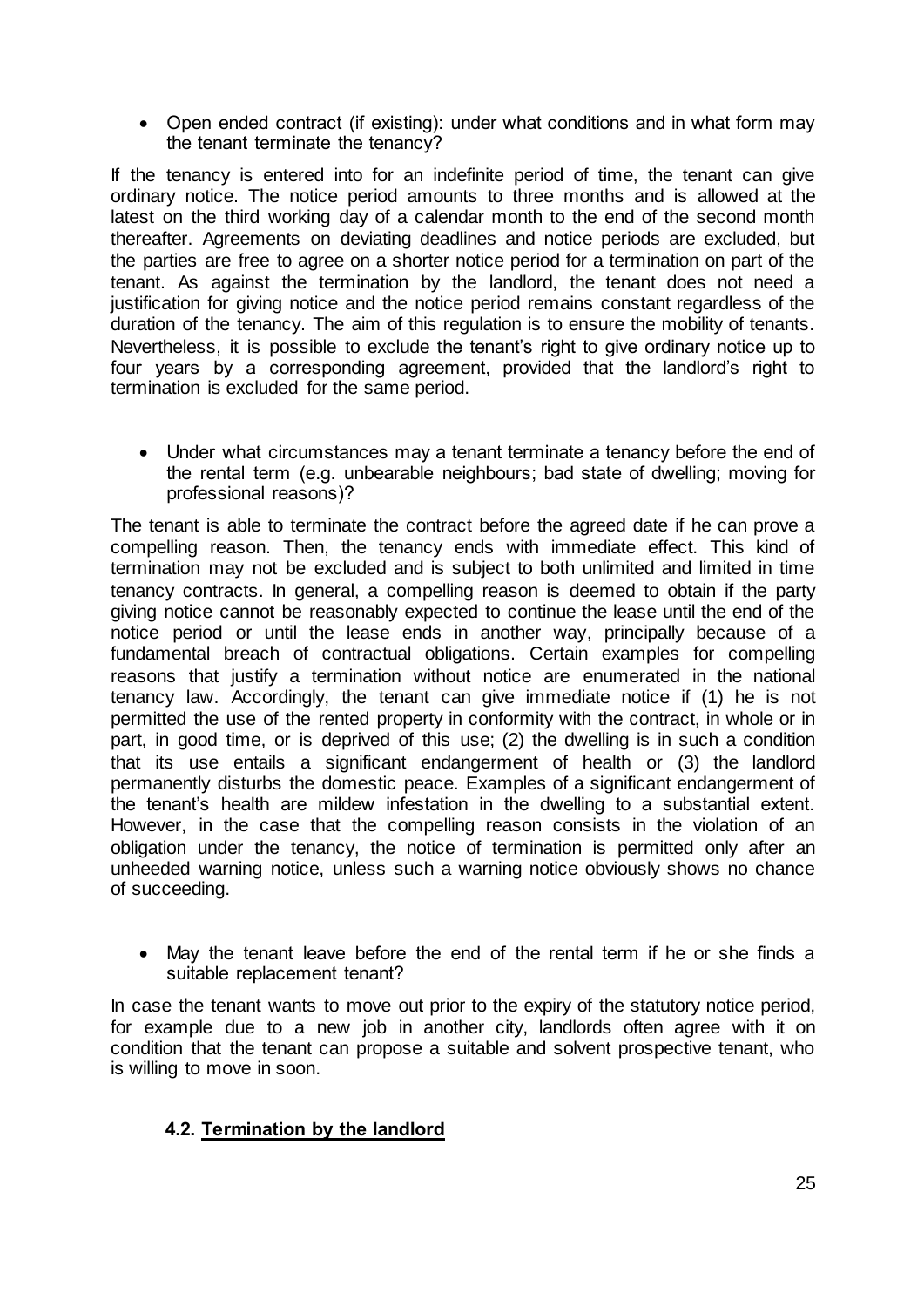• Open-ended contract (if existing): under what conditions and in what form may the landlord terminate the tenancy (= eviction) (e.g. the landlord needs the house for himself or wants to renovate and use it differently in the future)?

If the landlord wants to terminate an open-ended tenancy contract, he may give ordinary notice provided he can prove a justified interest. This restriction does not apply to tenancies on holiday homes, dwellings inhabited by the landlord himself, public houses, residential space in student or other hostels for young people, since these types of tenancies are excluded from the security of tenure.

A justified interest exists in particular if (1) the tenant has culpably and non-trivially violated his contractual duties; (2) the landlord needs the premises for himself, members of his family or of his household or (3) the tenancy contract prevents the landlord from making appropriate commercial use of the premises. Notice of termination for the purpose of increasing the rent is however explicitly excluded.

(1) Violations of contractual duties by the tenant are for example use in breach of contract, default in payment in general, payments not on time, unapproved subletting, as well as noise disturbance and defamation of the landlord or other tenants. In any case, the tenant has to violate his duties culpably and non-trivially, which with regard to default in paying the rent would require that the tenant is in arrears with an amount of at least one monthly rent. A prior warning notice by the landlord is not necessary.

(2) Termination due to personal needs requires that the landlord can prove actual need for him or one of his family or household members. For instance, family members in this sense include *inter alia* parents, children, brothers and sisters, grandchildren, parents-in-law as well as sons- or daughters-in-law and even nieces and nephews. It is not necessary that the family member lives in the same household as the landlord, but if the landlord wants to terminate the tenancy in order to allow a person other than a family member to move into the dwelling, this person must necessarily be a member of his household. An effective notice of termination requires further that it is based on a reliable plan for the future of the person who wants to move in. Provided the landlord has another suitable dwelling in the same house or housing complex, which is available for rent, he is furthermore obligated to offer the tenant this dwelling as replacement accommodation. Termination for personal needs is finally regarded as an abuse of rights if the landlord could have foreseen his needs at the time of concluding the tenancy contract. However, this applies only in so far as notice is given within the first three years of the tenancy.

(3) Ordinary notice of termination is furthermore allowed if the tenancy contract prevents the landlord from making appropriate commercial use of the premises. The landlord must have the intention to use the premises differently, for example by selling the house or the dwelling, by demolishing the residential building in order to use the plot of land in another way, by dividing a large dwelling into small ones or by executing fundamental refurbishment measures. The possibility to attain a higher amount of rent by renting the residential space to others may not be taken into account in this context. In any case, the intention to use the premises in another way has to be based on comprehensible and reasonable considerations. Additionally, it is required that the landlord would suffer substantial disadvantages by continuing the tenancy contract.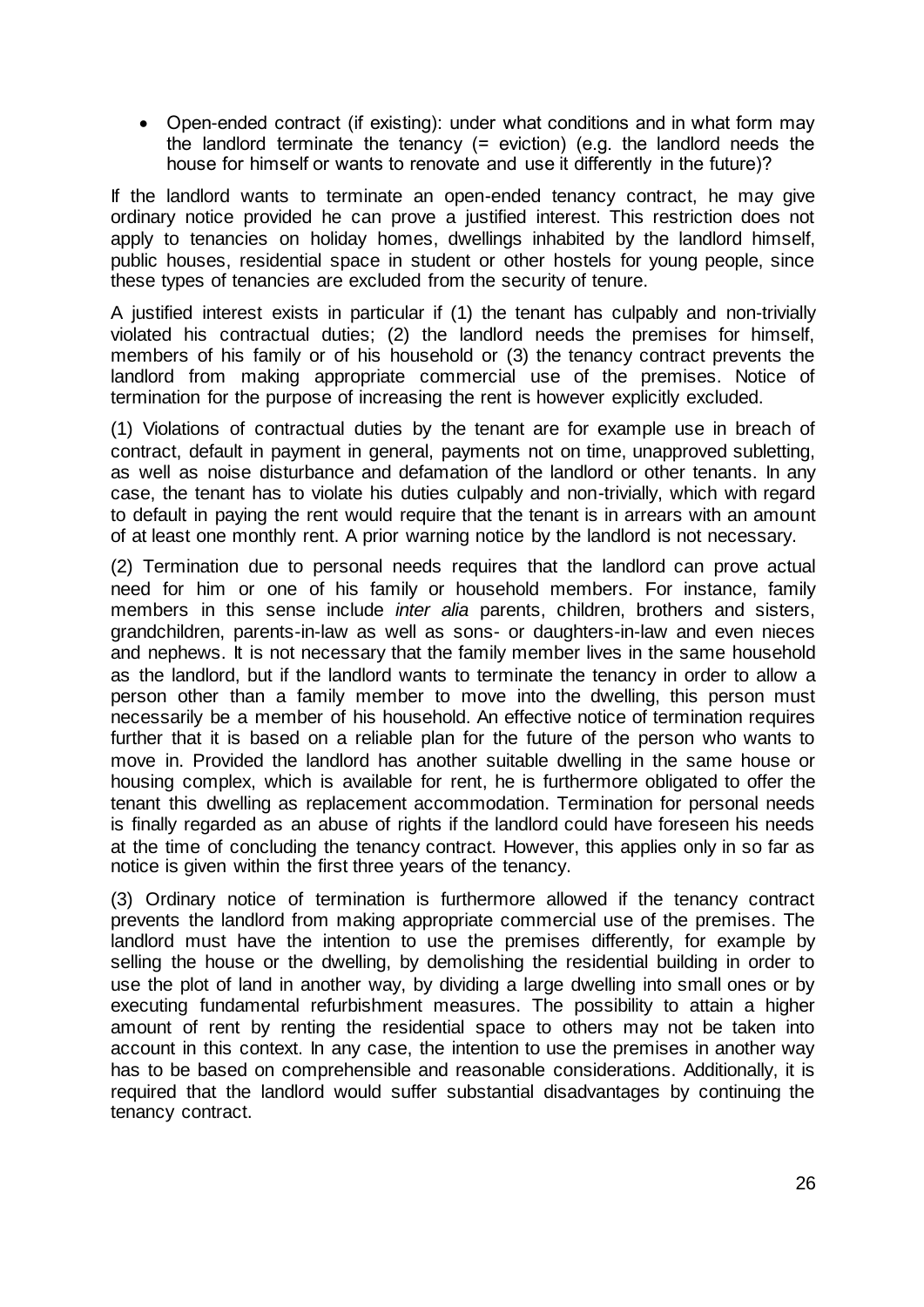The ordinary notice of termination is subject to a period of notice of three months. It must be given at the latest on the third working day of a calendar month to the end of the second month thereafter. The notice period is extended for the landlord, by three months in each case, five and eight years after the tenant is permitted to use the residential space. For tenancies on dwellings where the landlord lives in the same building it can be extended up to twelve months. Giving valid reason of notice usually requires that the landlord specifies the reason in a notice of termination, which has to be in writing and shall contain a reference to the tenant's right of objection.

#### o Must the landlord resort to court?

Provided the tenant accepts the notice of termination and vacates the dwelling at the end of the tenancy period, there is no need for the landlord to resort to court. Only if the tenant does not fulfil his obligation to return the rented property and to deliver it vacated, i.e. clear of contributed things, the landlord must submit an action to vacate the dwelling to the local court which lies within the district where the immovable property is situated.

#### $\circ$  Are there any defences available for the tenant against an eviction?

In case notice has been given to terminate an open-ended tenancy for ordinary reasons, the tenant may object to the notice of termination and demand continuation if termination of the tenancy would be a hardship for him or his family that is not justifiable even considering the justified interest of the landlord. In particular, advanced age or serious diseases of the tenant are considered as such a hardship to the extent that they would make removal impossible. Additionally, a hardship is also assumed if appropriate substitute residential space cannot be procured on reasonable terms. The tenant must declare the objection in writing to the landlord at the latest two months prior to the date the tenancy is to be terminated.

Provided all these requirements are met, the tenancy is continued as long as it is appropriate. To the extent that an agreement between landlord and tenant cannot be reached, the duration and the terms under which the tenancy is continued are determined by a judge. The decided duration usually amounts to between six months and a maximum of three years. Upon expiry of this period, the tenant may demand a further continuation of the tenancy only due to unforeseen circumstances. However, if it is uncertain from the beginning when the circumstances causing the hardship are expected to cease, the tenancy may be continued for an indefinite period of time.

In addition to objecting to the notice of termination, the tenant may also request during the court proceeding to be allowed to stay for a reasonable additional period of time. The time limit to vacate the dwelling can be extended, but may not amount to longer than one year in total. Tenancies on holiday homes, on residential space in student or other hostels for young people, dwellings inhabited by the landlord himself or public houses are exempted from this protection from eviction as well as from the possibility of objection. Beyond that, the tenant has another chance to avoid or to delay eviction by filing another request. Accordingly, the court may reserve, prohibit or temporarily stay the measure of compulsory enforcement, provided that eviction would entail a hardship that violates principles of good morals. Regarding this extension, the court is not bound to a legal time limit. Such a hardship is assumed if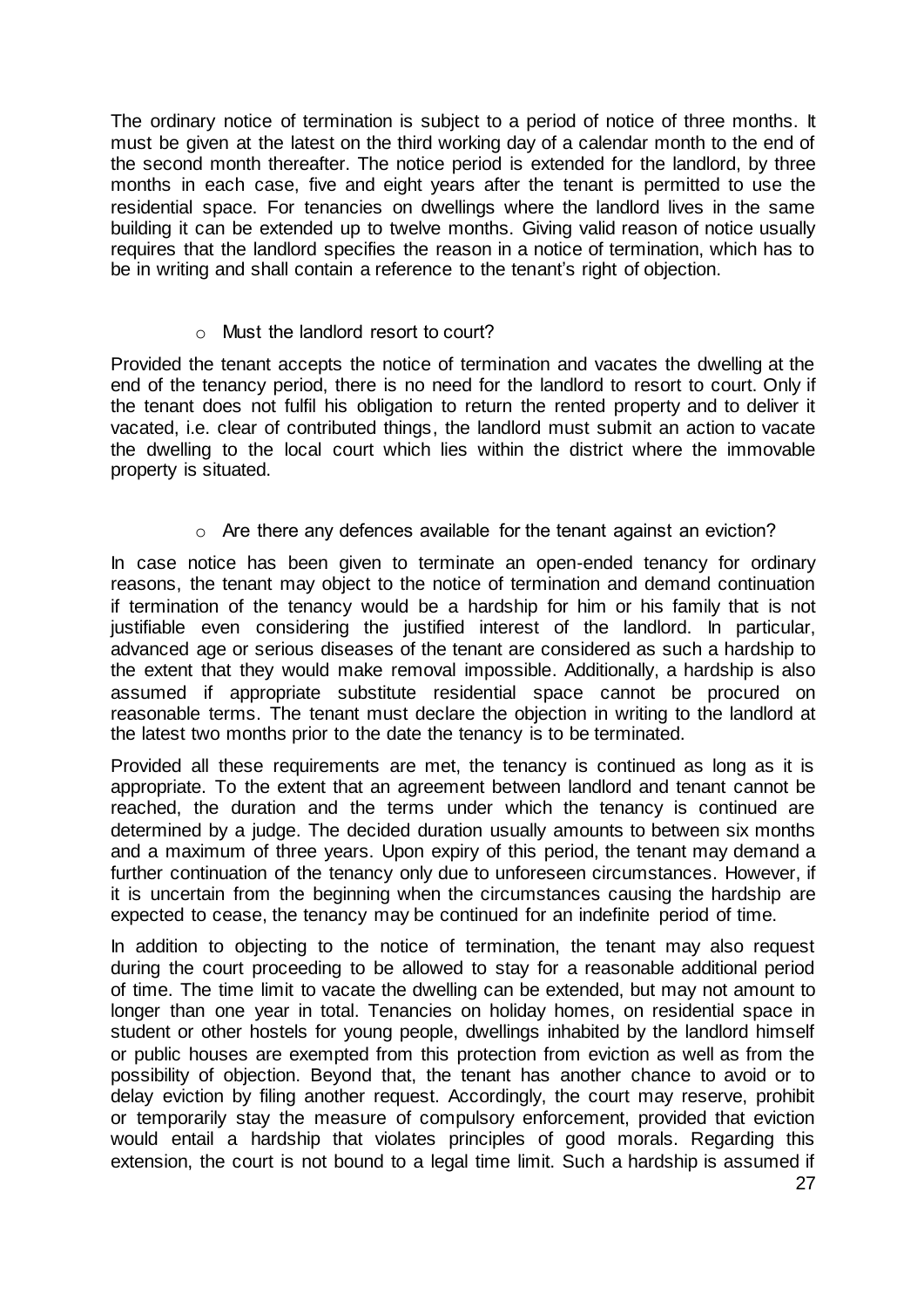the tenant is incapable of moving out because of diseases that pose a risk to his health or life, e.g. committing suicide. In general, impending homelessness does not constitute a hardship in this sense, since the tenant is responsible to find a new dwelling within the period of time set by the court and there exists also public accommodation for homeless persons. The request is to be filed at the latest within two weeks prior to the date set for vacating the dwelling, unless the grounds on which the request is based came about only after this time or the tenant was prevented from filing the request in due time through no fault on his own.

As a last resort, the tenant may finally file an action raising an objection to the claim being enforced. It is targeted at the assessment that the compulsory enforcement is inadmissible. But such an action may be asserted only insofar as the grounds on which it is based arose after the close of the hearing that was the last opportunity for objections to be asserted.

If the court grants protection according to these provisions, it does not result in the continuation of the tenancy contract, but only the court's permission to continue using the dwelling without a contract.

 Under what circumstances may the landlord terminate a tenancy before the end of the rental term?

Provided the landlord wants to terminate the tenancy before the end of the rental term, he needs a compelling reason. The landlord can give such a compelling reason if (1) the tenant disturbs the domestic peace; (2) the tenant is in default of the payment of security deposit in the amount of two months' rent; (3) the landlord cannot be reasonably expected to continue the tenancy until the end of the notice period or until the tenancy ends in another way; (4) the tenant violates the rights of the landlords to a substantial degree by substantially endangering the rented property by neglecting to exercise the care incumbent upon him or by allowing a third party to use it without permission; (5) the tenant is in default, on two successive dates, of payment of the rent or of a portion of the rent that is not insignificant, or (6) in a period of time spanning more than two dates is in default of payment of the rent in an amount that is as much as the amount of rent for two months. In the latter case, termination is excluded if the landlord has by then obtained satisfaction. Furthermore, termination based on delayed payments of rent is ineffective, if at the latest by the end of two months after the eviction claim is pending, the landlord is satisfied or a public authority agrees to satisfy him. However, this will not apply again if a previous termination had already been rendered ineffective under this provision within the last two years.

Also, reasons which are similar to that mentioned above may entitle the landlord to terminate the tenancy without notice. Such similar reasons are for example severe insults against him or his employees as well as criminal acts, threats or false offences willfully reported against him.

Apart from the compelling reason, this kind of termination requires an unheeded warning notice, unless it does not show an obvious chance of succeeding. Afterwards, the landlord may give notice by specifying the reason in a written notice of termination which shall also contain a reference to the tenant's right of objection. Termination must take place within a reasonable period after the landlord obtained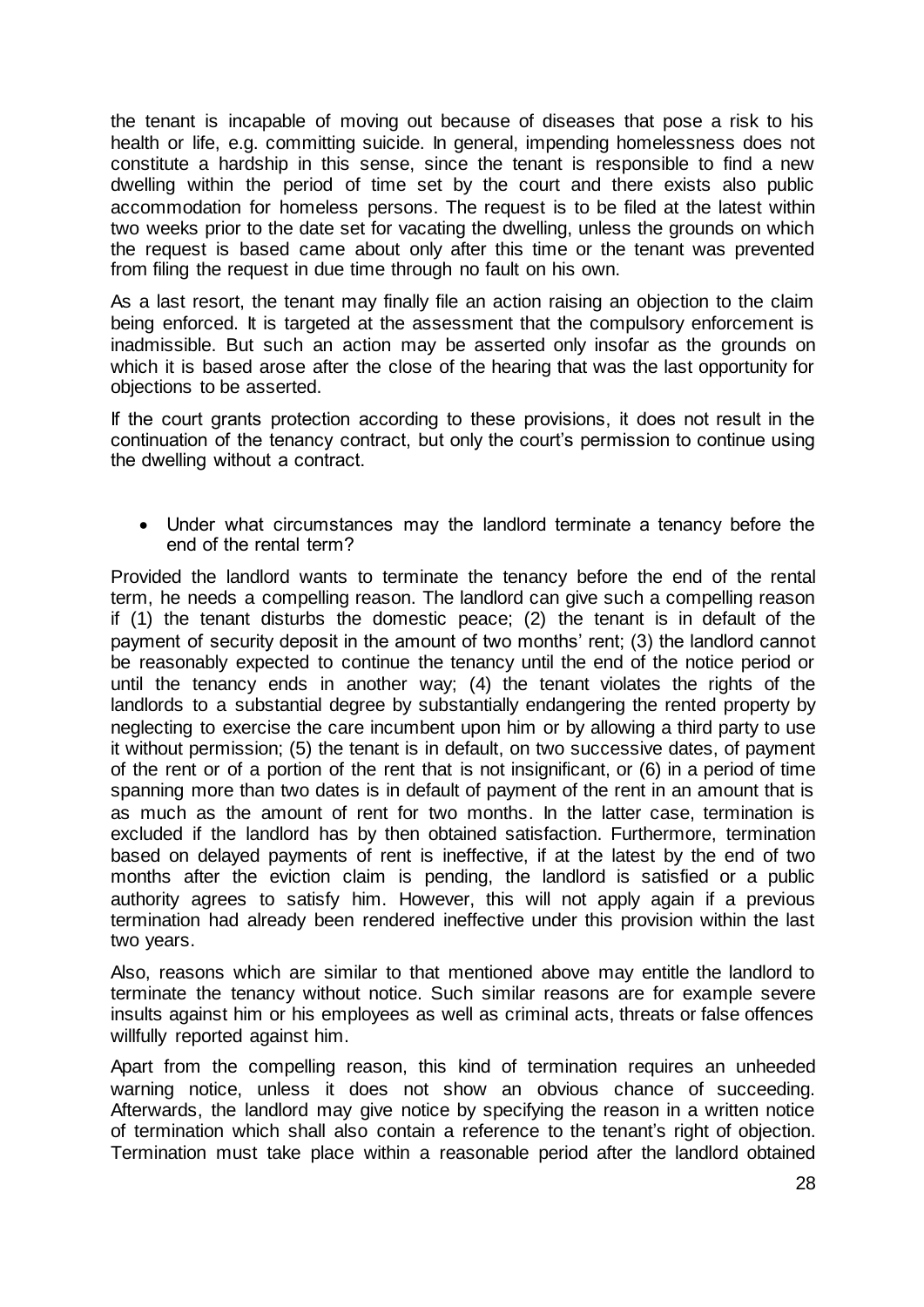knowledge of the reason for termination (a period of five months is still reasonable; but termination cannot be based on an event that is dated back to more than a half year). Otherwise he will lose his right to terminate. This kind of termination is not subject to a period of notice. Therefore, the tenancy ends with immediate effect, but the tenant has a time period of one to up to two weeks to vacate the dwelling.

o Are there any defences available for the tenant in that case?

In case of termination before the end of the tenancy period, the tenant may object and demand continuation of the tenancy at most only until the contractually specified date of termination. The same applies to the possibility to request extension of the period to vacate the dwelling during the court proceedings. But with regard to the protection from eviction in case of an immoral hardship, the tenant enjoys the same protection as if an open-ended tenancy has been terminated.

 What happens if the tenant does not leave after the regular end of the tenancy or does not hand in (all) the keys of the dwelling?

If the tenant continues to use the dwelling instead of vacating it after the regular end of the tenancy period, it is first possible that the tenancy is extended for an indefinite period of time. This applies only to the extent that neither the tenant nor the landlord has declared his intention to the contrary to the other party within two weeks. The period commences for the tenant upon continuation of use and for the landlord at the point of time when he obtains knowledge of the continuation. However, this prolongation right is dispositive and may be therefore excluded in the tenancy agreement.

In case a prolongation right is not possible, the landlord may for the duration of retention demand as compensation the agreed rent or the rent that is customarily paid for comparable items in the locality, since the tenant is in default of his duty to return the dwelling. In general, the landlord may also assert further damages provided that the tenant is responsible for the late return.

# **4.3. Return of the deposit**

 Within what timeframe and under what conditions does the landlord have to return the tenant's security deposit?

After termination of the tenancy, the landlord has to return the deposit including interest, provided he has no claims against the tenant. To find out whether claims may arise which can be set off against the tenant's claim for reimbursement of the deposit, courts grant the landlord an appropriate period depending on the circumstances of each individual case. Usually, this period should not amount to more than six months.

What deductions can the landlord make from the security deposit?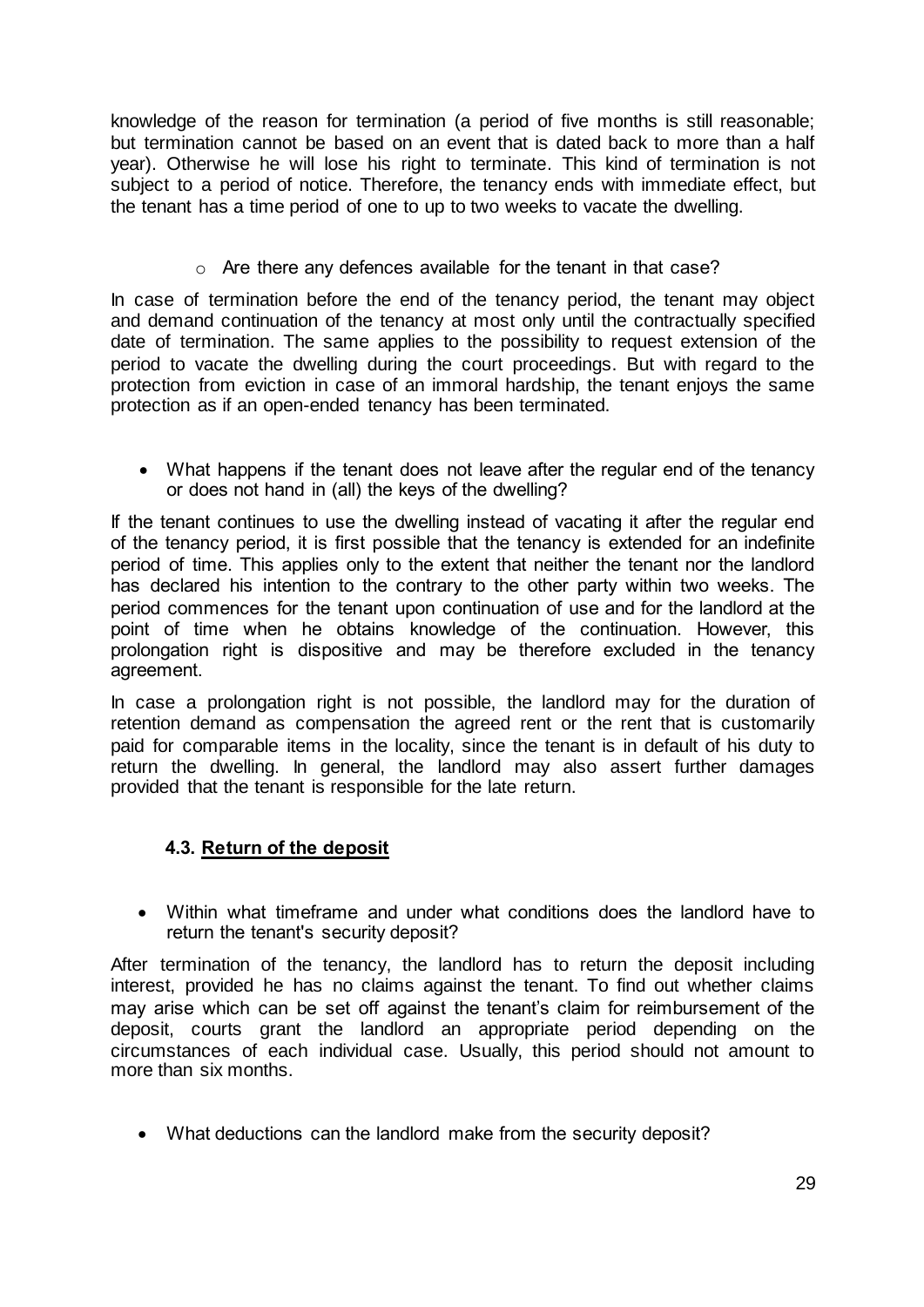$\circ$  In the case of a furnished dwelling: may the landlord make a deduction for damages due to the ordinary use of furniture?

During the tenancy, the landlord is in general prohibited from making use of the security deposit. Only if he has an undisputed, legally recognized or obviously justified claim arising from the tenancy, is he entitled to use the deposit. In that case, the landlord may demand the tenant to replenish the deposit. After termination of the tenancy, he may make deduction from the security deposit for all outstanding debts that have arisen from the tenancy, in particular arrears with rent payments or with utilities as well as claims for damages.

With regard to furnished dwellings, the landlord may only demand an addition to the rent in return for the furniture, but he is not entitled to make a deduction from the security deposit for damage due to the ordinary use of furniture. Such damage is already satisfied by the rent payment.

# **4.4. Adjudicating a dispute**

- In what forum are tenancy cases typically adjudicated?
	- o Are there specialized courts for adjudication of tenancy disputes?

The competency for litigation regarding private tenancy law lies with the ordinary jurisdiction, i.e. it is enforced in civil courts. Within the civil jurisdiction, the local court (*Amtsgericht*) is competent for conflicts arising out of residential tenancies, independent of the amount in dispute. The place of jurisdiction is usually where the immovable property is situated.

> o Is an accelerated form of procedure used for the adjudication of tenancy cases?

If the tenancy case is brought to court, the court of first instance  $-$  the local court  $$ shall work towards an out-of-court settlement in every station of the process. For this purpose the court has to hold in particular a conciliatory hearing before the actual hearing, unless the parties have already undertaken a conciliation procedure under the law of the federal states. For the conciliation proceedings the court can refer the parties to a judge appointed therefor, who is not authorized to decide. Nevertheless, this form of procedure does not necessarily lead to an accelerated adjudication.

> o Is conciliation, mediation or some other form of alternative dispute resolution available or even compulsory?

Instead of bringing tenancy cases to courts, there are also possibilities to get an outof-court settlement between tenant and landlord. On the one hand, tenants and landlords associations have founded conciliation boards. Some of them are acknowledged as conciliation authorities by the Ministry of Justice of the respective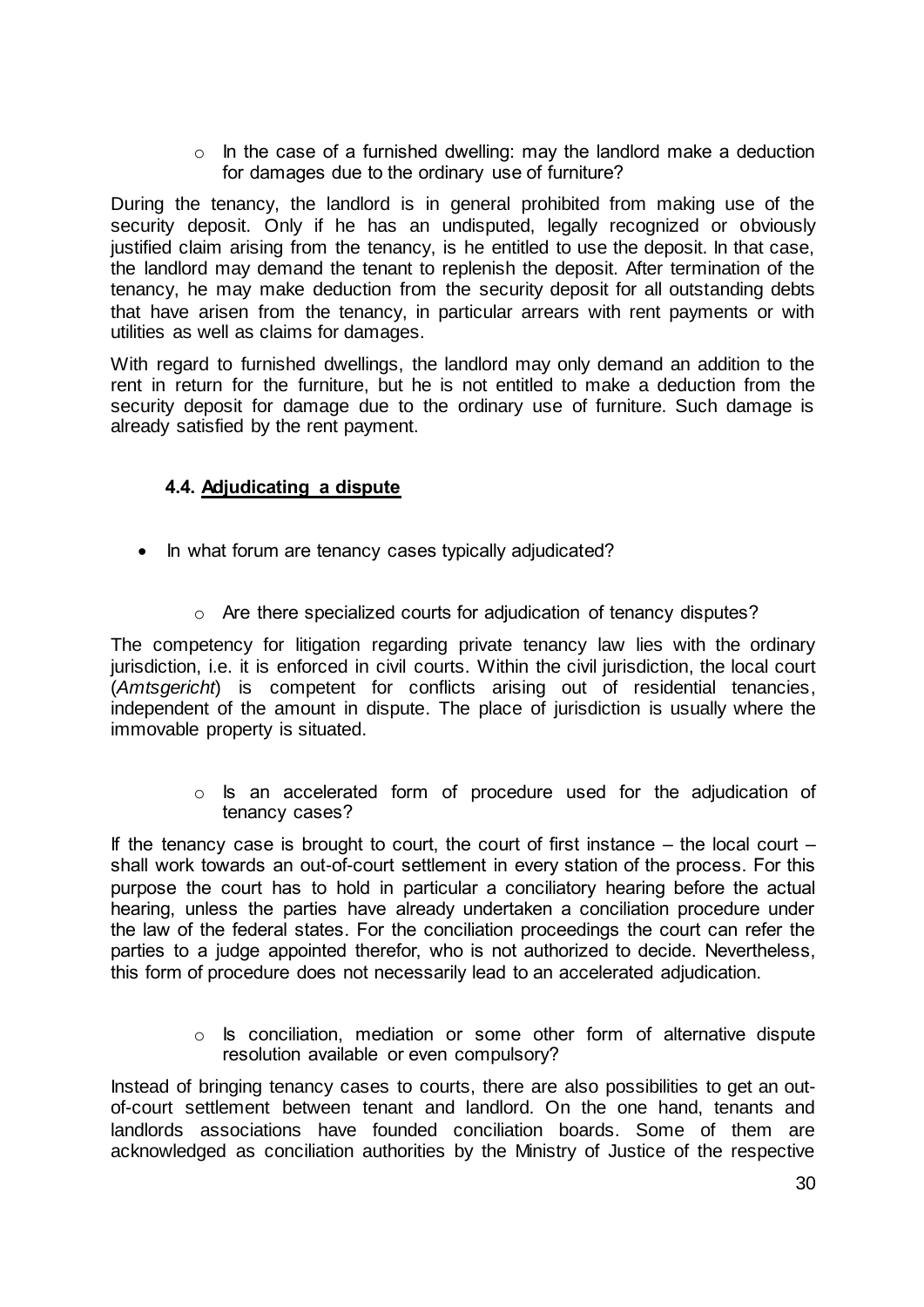*Land*. Only decisions and settlements of these conciliation boards can be executed. On the other hand, practitioners offer mediation as a method to settle a dispute amicably by finding an agreeable solution for both parties. The results of these procedures however are not enforceable.

Beyond that, most of the federal states (these are: Baden-Württemberg, Bavaria, Brandenburg, Hesse, Lower Saxony, Mecklenburg-Western Pomerania, North-Rhine Westphalia, Rhineland-Palatinate, Saarland, Saxony-Anhalt, Schleswig-Holstein) have established a mandatory pre-trial conciliation procedure, which must be undertaken if the amount in dispute is less than EUR 750.

#### **5. Additional information**

• How does a prospective tenant proceed in order to get social or subsidized housing (e.g. dwellings offered by housing associations, municipalities, public bodies etc.) or housing allowances?

In order to be entitled to rent a social or subsidized dwelling, the tenant needs a qualification certificate (*Wohnberechtigungsschein*). This certificate is issued by local authorities either for a specific dwelling or for all subsidized dwellings located within the area of a *Land*. It requires that the tenant cannot secure adequate accommodation for himself because of low income or other financial circumstances. In general, the income ceilings amount to EUR 12,000 for a single person household and EUR 18,000 for a two-person household plus EUR 4,000 for every further household member. In addition to German citizens, EU citizens as well as foreigners with a valid long-term residence permit may apply for the qualification certificate. However, despite holding this certificate tenants have no legal claim to get a subsidized dwelling.

This is different with regard to the application for housing allowance. It is granted by local authorities if the tenant can no longer afford the rent. The amount of housing allowance depends on the number of household members, the amount of rent and the total income of the tenant. To this extent, the tenant has a legal claim to receive housing allowance. As well as in case of social or subsidized housing, German citizens, EU citizens and foreigners with a residence permit are entitled to apply for it. Eight of the sixteen federal states (these are: Hamburg, Hesse, Lower Saxony, Mecklenburg-Western Pomerania, North-Rhine Westphalia, Saarland, Schleswig-Holstein, Thuringia) each have their own calculator which assists tenants to find out whether they would have a claim to housing allowance or not. It is available under: [http://wohngeldrechner.nrw.de/WgRechner/wogp/cgi/call-](http://wohngeldrechner.nrw.de/WgRechner/wogp/cgi/call-TSO.rexx?d2443.WEBP.exec(wgrbstrt))[TSO.rexx?d2443.WEBP.exec\(wgrbstrt\).](http://wohngeldrechner.nrw.de/WgRechner/wogp/cgi/call-TSO.rexx?d2443.WEBP.exec(wgrbstrt))

• Is any kind of insurance recommendable to a tenant?

First, it is recommendable to a tenant to conclude legal protection insurance (*Rechtsschutzversicherung*), since under German law the costs of litigation, including the legal fees of the winning party and also the court fees, have to be borne by the losing party. Such insurance covers all kinds of legal costs (i.e. court fees, costs for experts and witnesses, lawyer's fee – for the losing party, their own legal costs plus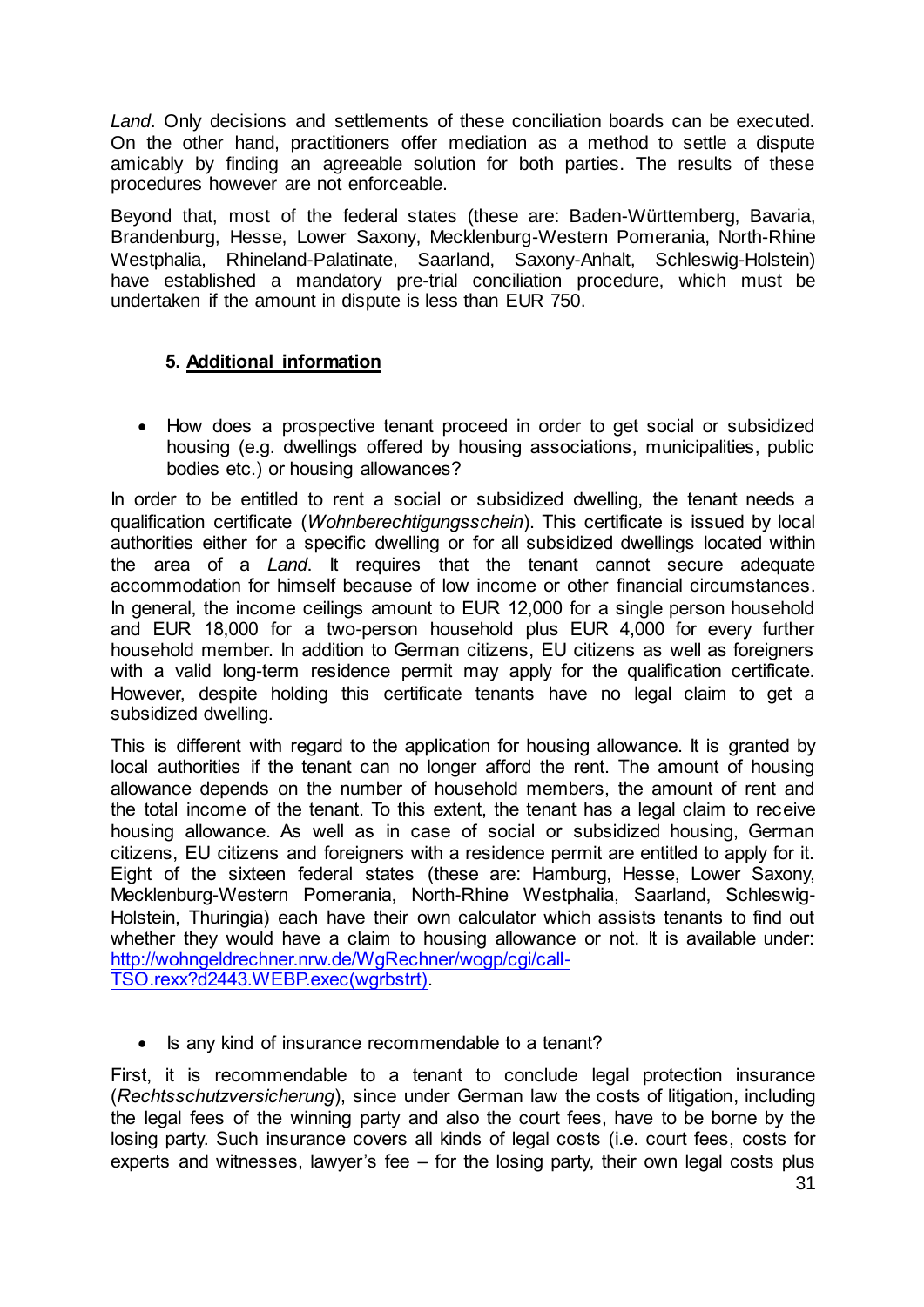those of the opposing party). Apart from that, it is also advisable to conclude household insurance (*Hausratsversicherung*). It provides protection for all furnishing of the household in case of damages caused by fire, tap water, lightning, storm, hail, burglary or robbery. Finally, tenants should also conclude private liability insurance (*private Haftpflichtversicherung*).

• Are legal aid services available in the area of tenancy law?

To ensure fair and effective access to justice, personally and economically disadvantaged parties who are unable to pay the costs of litigation can apply for legal aid (*Prozesskostenhilfe*). Legal aid is granted if the prosecution or their defence has sufficient prospects of succeeding and does not seem frivolous. If the legal proceedings require parties to be represented by lawyers, the party shall be assigned a lawyer who is willing to so represent the party and whom the party has selected. The effects of granting legal aid are that (1) the *Bund* or *Land* cash office is able to assert legal fees against the party exclusively in accordance with the provisions made by the court; (2) the party is released from the obligation to provide a security deposit for the costs of the proceedings and (3) the lawyer is prohibited from asserting claims for remuneration against the party. However, this does not affect the obligation to reimburse the opponent for the costs it has incurred, i.e. the party, who receives legal aid and loses the litigation, has nevertheless to pay the costs of the winning party.

 To which organizations, institutions etc. may a tenant turn to have his/her rights protected?

The main organization in Germany advocating the protection of tenant's rights is the German Tenant Association (*Deutscher Mieterbund*, DMB). It is the governing body of over 320 tenant associations. These associations offer comprehensive legal advice and help with tenancy related disputes, provided the tenant is a member of the association. The membership fee currently amounts to between EUR 40 and EUR 90 per year, plus a non-recurring entrance fee of about EUR 15. Usually, legal protection insurance is also included in this fee.

- **DMB Info e.V.** (responsible for the hotline on first advice and for online advice) Littenstraße 10 10179 Berlin Tel: 030-223230 Email: [info@mieterbund.de](mailto:info@mieterbund.de) Homepage:<http://www.mieterbund.de/>
	- o DMB-Hotline for brief information: 0900-1200012 (does not require membership; costs: EUR 2 per minute)
	- o DMB-Online advice: <http://www.mieterbund24.de/> (requires registration only, not membership; costs: EUR 25; within 6 hours)
- ˗ **Regional associations of the sixteen** *Länder* **which have listed contact details of the local associations on their website:**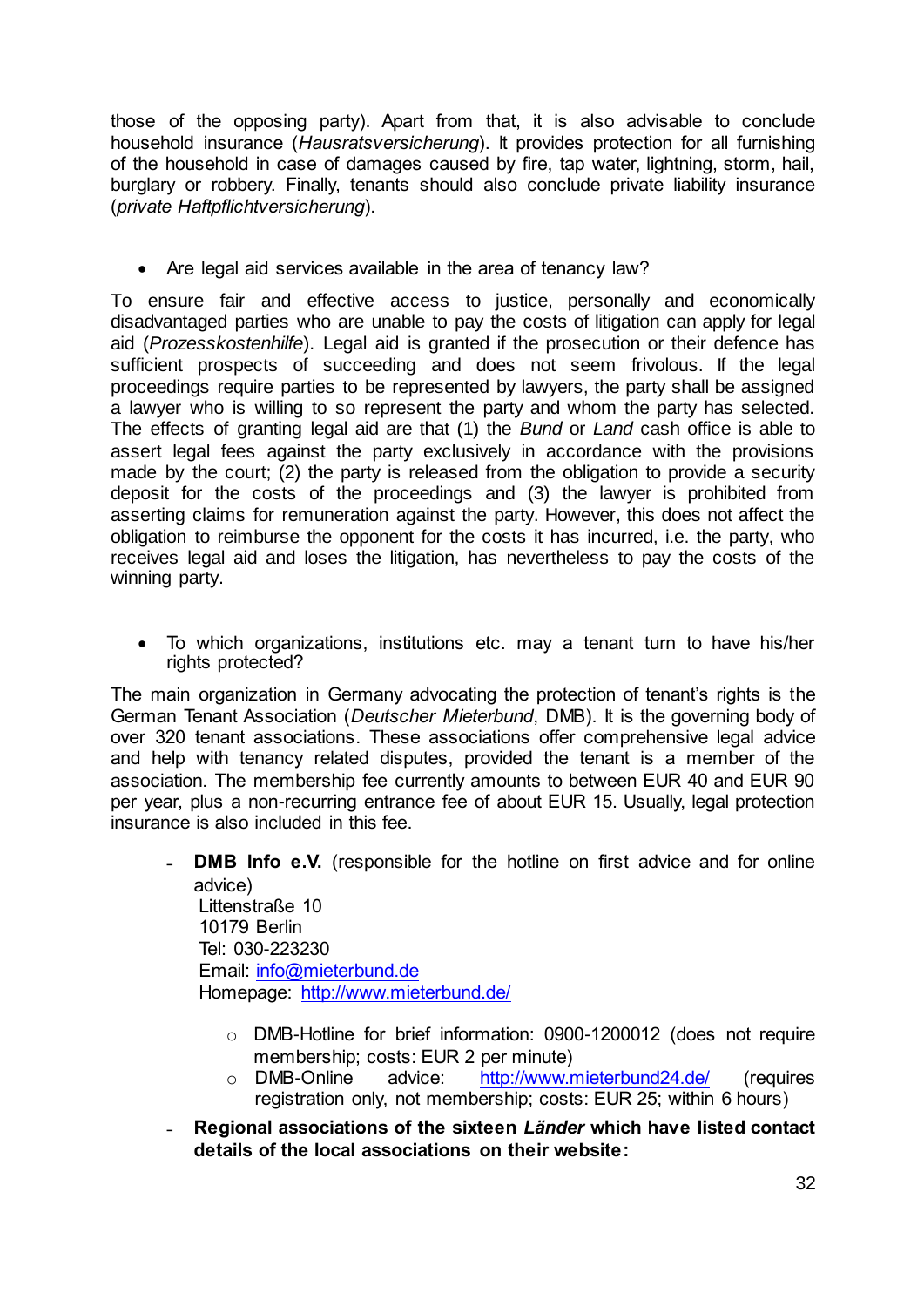#### **Bavaria**

Sonnenstraße 10/III 80331 München Tel: 089-89057380 Email: [info@mieterbund-landesverband-bayern.de](mailto:info@mieterbund-landesverband-bayern.de) Homepage:<http://www.mieterbund-landesverband-bayern.de/>

#### **Baden-Württemberg**

Olgastraße 77 70182 Stuttgart Tel: 0711-2360600 Email: [info@mieterbund-bw.de](mailto:info@mieterbund-bw.de) Homepage:<http://www.mieterbund-bw.de/>

#### **Berlin**

Spichernstraße 1 10777 Berlin Tel: 030-226260 Email: [bmv@berliner-mieterverein.de](mailto:bmv@berliner-mieterverein.de) Homepage:<http://www.berliner-mieterverein.de/>

#### **Brandenburg**

Am Luftschiffhafen 1 14471 Potsdam Tel: 0331-27976050 Email: [info@mieterbund-brandenburg.de](mailto:info@mieterbund-brandenburg.de) Homepage:<http://www.mieterbund-brandenburg.de/>

#### **Hamburg**

Beim Strohhause 20 20097 Hamburg Tel: 040-879790 (general information also for non-members: 040- 867979345) Email: [info@mieterverein-hamburg.de](mailto:info@mieterverein-hamburg.de) Homepage:<http://www.mieterverein-hamburg.de/>

#### **Hesse**

Adelheidstraße 70 65185 Wiesbaden Tel: 0611-4114050 Email: [info@mieterbund-hessen.de](mailto:info@mieterbund-hessen.de) Homepage:<http://www.mieterbund-hessen.de/>

#### **Lower-Saxony and Bremen**

Herrenstraße 14 30159 Hannover Tel: 0511-121060 Email: [info@dmb-niedersachesen-bremen.de](mailto:info@dmb-niedersachesen-bremen.de) Homepage: http://www.dmb-niedersachsen-bremen.de/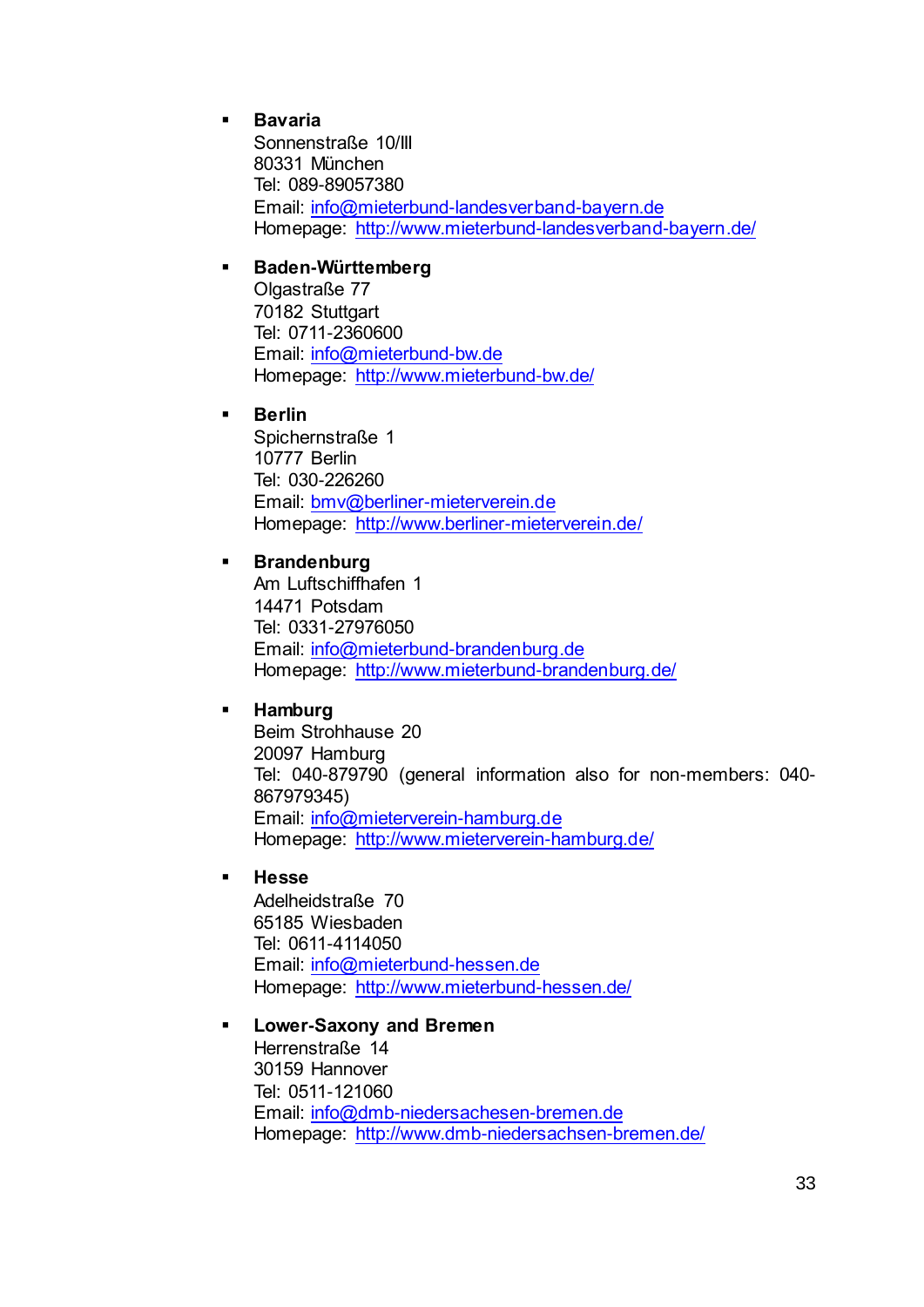#### **Mecklenburg-Western Pomerania**

G.-Hauptmann-Straße 19 18055 Rostock Tel: 0381-3752920 Email: [post@mieterbund-mvp.de](mailto:post@mieterbund-mvp.de) Homepage:<http://www.mieterbund-mvp.de/>

#### **North Rhine-Westphalia**

Oststraße 55 40211 Düsseldorf Tel: 0211-5860090 Email: [mieter@dmb-nrw.de](mailto:mieter@dmb-nrw.de) Homepage:<http://www.mieterbund-nrw.de/startseite/>

#### **Rhineland-Palatinate**

Löhrstraße 78-80 56068 Koblenz Tel: 0261-17609 Email: [dmb-rhpl@gmx.de](mailto:dmb-rhpl@gmx.de) Homepage:<http://www.mieterbund-rhpl.de/home/>

#### **Saarland**

Karl-Marx-Straße 1 66111 Saarbrücken Tel: 0681-947670 Email: [info@mieterbund-sb.de;](mailto:info@mieterbund-sb.de) [info@miet-immobilienrecht-saar.de](mailto:info@miet-immobilienrecht-saar.de) Homepage:<http://www.mietrecht-saar.de/>

#### **Saxony**

Fetscherplatz 3 01307 Dresden Tel: 0351-8664566 Email: [landesverband-sachsen@mieterbund.de](mailto:landesverband-sachsen@mieterbund.de) Homepage:<http://www.mieterbund-sachsen.de/>

#### **Saxony-Anhalt**

Alter Markt 6 06108 Halle Tel: 0345-2021467 Email: [info@mieterbund-sachsen-anhalt.de](mailto:info@mieterbund-sachsen-anhalt.de) Homepage:<http://www.mieterbund-sachsen-anhalt.de/>

#### **Schleswig-Holstein**

Eggerstedtstraße 1 24103 Kiel Tel: 0431-979190 Email: [info@mieterbund-schleswig-holstein.de](mailto:info@mieterbund-schleswig-holstein.de) Homepage:<http://www.mieterbund-schleswig-holstein.de/>

**Thuringia**